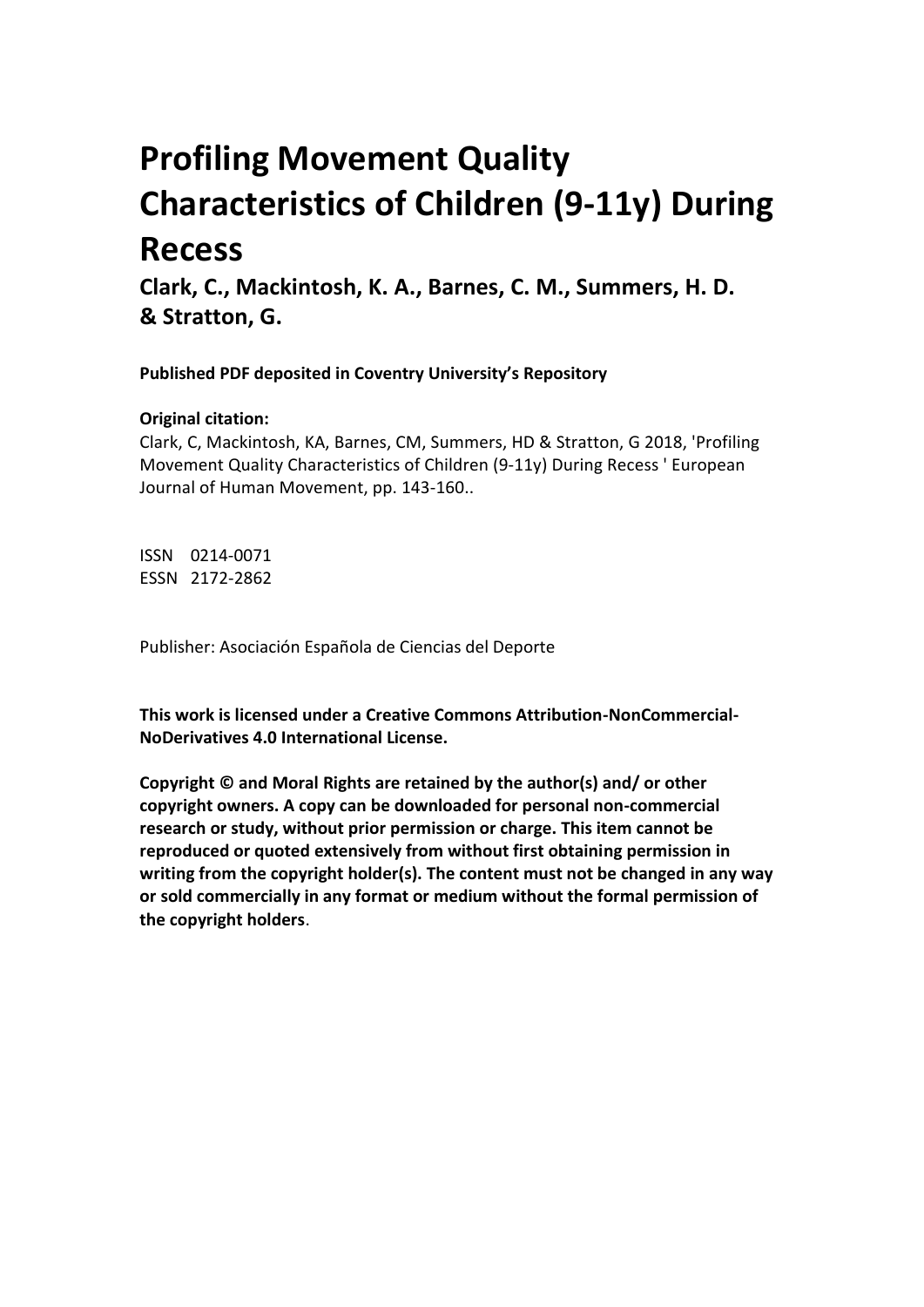# **PROFILING MOVEMENT QUALITY CHARACTERISTICS OF CHILDREN (9-11Y) DURING RECESS**

Cain C. T. Clark 1; Claire M. Barnes 2; Huw D. Summers 2; Kelly A. Mackintosh 2; Gareth Stratton <sup>2</sup>

- 1. Sport, Exercise and Well-Being Research Arena, University Centre Hartpury, Gloucestershire, England.
- 2. Applied Sports Science Technology and Medicine Research Centre (A-STEM), College of Engineering, Bay Campus, Swansea University.

#### \_\_\_\_\_\_\_\_\_\_\_\_\_\_\_\_\_\_\_\_\_\_\_\_\_\_\_\_\_\_\_\_\_\_\_\_\_\_\_\_\_\_\_\_\_\_\_\_\_\_\_\_\_\_\_\_\_\_\_\_\_\_\_\_\_\_\_\_\_\_\_\_\_\_\_\_\_\_\_\_\_\_\_\_\_\_\_\_\_\_\_\_\_\_\_\_\_\_\_\_\_\_\_\_\_\_\_\_\_\_\_\_\_\_ **ABSTRACT**

*Introduction.* Frequency spectrum characteristics derived from raw accelerometry, such as spectral purity, have the potential to reveal detailed information about children's movement quality, but remain unexplored in children's physical activity. The aim of this study was to investigate and profile children's recess physical activity and movement quality using a novel analytical approach. *Materials and Methods.* A powered sample of twenty-four children (18 boys) (10.5±0.6y, 1.44±0.09m, 39.6±9.5kg, body mass index; 18.8±3.1 kg. m2) wore an ankle-mounted accelerometer during school recess, for one school-week. Hierarchical clustering, Spearman's rho and the Mann-Whitney U test were used to assess relationships between characteristics, and to assess inter-day differences. *Results.* There were no significant inter-day differences found for overall activity (*P*>0.05), yet significant differences were found for spectral purity derived movement quality (*P*<0.001). Overall activity was hierarchically clustered, and positively correlated, with spectral purity (*P*<0.05). Discussion. This is the first study to report spectral purity derived movement quality of children's physical activity in an uncontrolled setting and our results highlight potential for future research.

**Key words:** clustergram; accelerometer; spectral purity; movement quality; recess

# **PERFILES DE MOVIMIENTO DE CALIDAD DE LOS NIÑOS DE 9-11 AÑOS, DURANTE EL RECREO**

#### **RESUMEN**

*Introducción*. Las características del espectro de frecuencias derivadas de la acelerometría en bruto, como la pureza espectral, tienen el potencial de revelar información detallada sobre la calidad del movimiento de los niños, pero permanecen inexploradas en la actividad física de los niños. El objetivo de este estudio fue investigar y describir la actividad física y la calidad de movimiento del recreo de los niños, utilizando un enfoque analítico novedoso. *Materiales y métodos.* Una muestra de veinticuatro niños (18 niños) (10.5 ± 0.6y, 1.44 ± 0.09m, 39.6 ± 9.5kg, índice de masa corporal, 18.8 ± 3.1 kg.m2) usó un acelerómetro montado en el tobillo durante el recreo escolar, durante una semana escolar. La agrupación jerárquica, la rho de Spearman y la prueba U de Mann-Whitney se usaron para evaluar las relaciones entre las características y para evaluar las diferencias entre días. *Resultados.* No se encontraron diferencias significativas entre días para la actividad general (P> 0.05), sin embargo, se encontraron diferencias significativas para la calidad del movimiento derivado de la pureza espectral  $(P \le 0.001)$ . La actividad global se agrupó jerárquicamente y se correlacionó positivamente con la pureza espectral (P <0,05). *Discusión.* Este es el primer estudio que informa la pureza espectral de la calidad del movimiento derivado de la actividad física de los niños, en un entorno no controlado y nuestros resultados destacan el potencial para la investigación futura.

**Palabras clave:** análisis de cluster, acelerómetro, pureza espectral, calidad de movimiento, recreo

\_\_\_\_\_\_\_\_\_\_\_\_\_\_\_\_\_\_\_\_\_\_\_\_\_\_\_\_\_\_\_\_\_\_\_\_\_\_\_\_\_\_\_\_\_\_\_\_\_\_\_\_\_\_\_\_\_\_\_\_\_\_\_\_\_\_\_\_\_\_\_\_\_\_\_\_\_\_\_\_\_\_\_\_\_\_\_\_\_\_\_\_\_\_\_\_\_\_\_\_\_\_\_\_\_\_\_\_\_\_\_\_\_\_ *Correspondence:*  Cain C. T. Clark Sport, Exercise and Well-Being Research Arena, University Centre Hartpury, England. cain.clark@hartpury.ac.uk *Submitted:* 12/11/2017 *Accepted:* 16/12/2017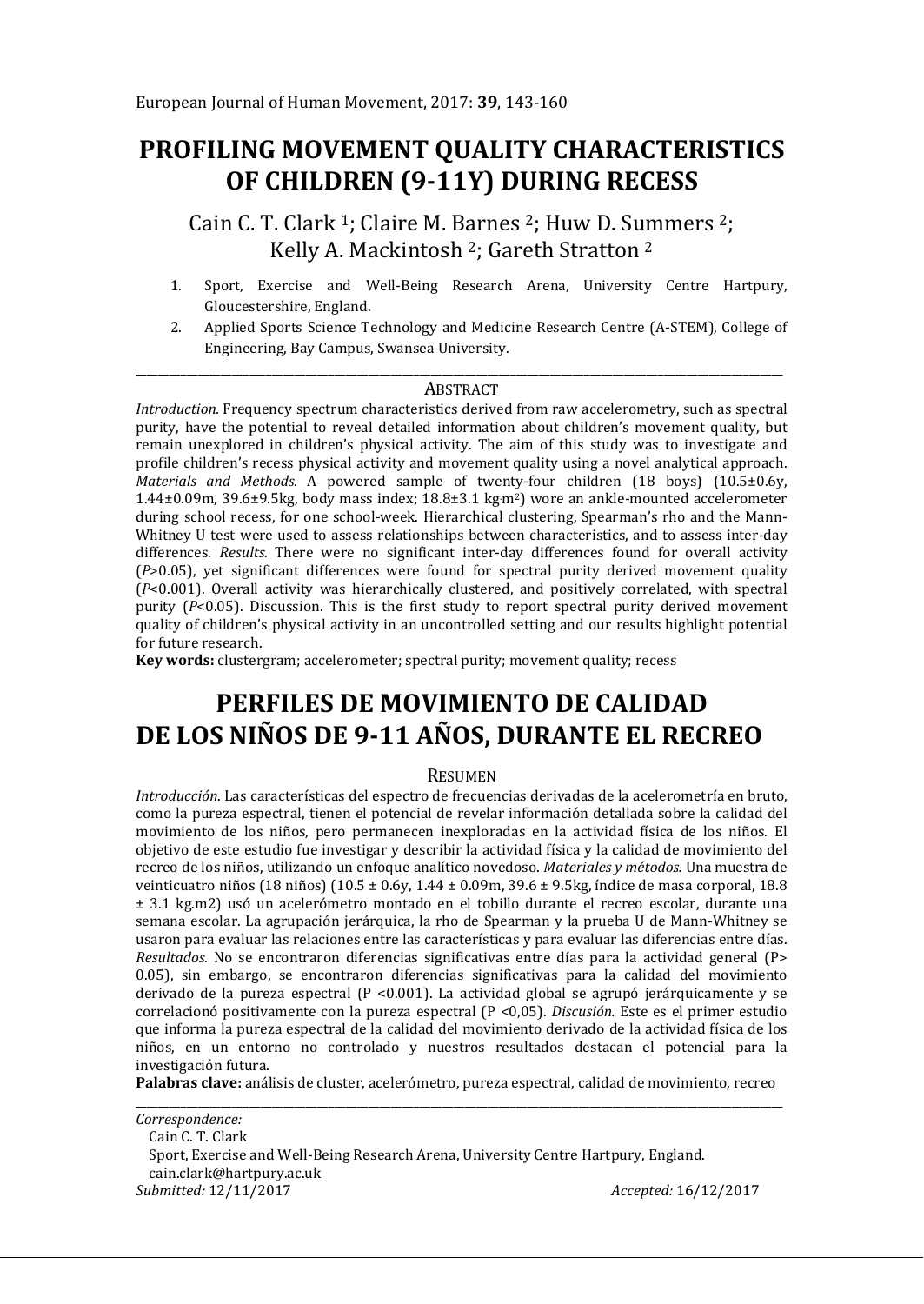#### **INTRODUCTION**

Regular physical activity during childhood is associated with a lower risk of obesity, insulin resistance, mental health problems, cardiovascular disease, and improved academic performance (Blair et al., 1992; Strong et al., 2005; Telama et al., 2013). However, a substantial number of children fail to engage in sufficient physical activity outside of the school setting (Centers for Disease et al., 2003; Erwin et al., 2014; Ridgers et al., 2012; van Sluijs et al., 2011). Children spend a significant proportion of their waking time at school, and noncurricular time, such as school recess periods, provide opportunities for children to be physically active within the school environment (Jago et al., 2006; Parrish et al., 2013)**.** It is suggested that recess periods may provide the single greatest opportunity during the school day to impact on child physical activity levels (RWJF., 2007; Stratton et al., 2007; Yildirim et al., 2014).

A number of systematic reviews have examined correlates of children's physical activity (Hinkley et al., 2010; Ridgers et al., 2012; Van Der Horst et al., 2007), yet these have predominantly focused on factors associated with wholeday activity. Ridgers et al. (2006) and Brusseau et al. (2012) highlighted that overall recess physical activity remains statistically invariant day-to-day, whilst Fairclough et al. (2012) reported no significant differences in recess activity between *a priori* categorised low and high activity children. Physical activity is a multidimensional behaviour influenced by numerous factors across several domains (Hinkley et al., 2008), and Myer et al. (2015) suggested that focusing on overall physical activity quantity alone overlooks other potentially important information, like skill development, enjoyment, and importantly, movement quality

It has recently been asserted that frequency-domain analytics may bridge the gap between quality and quantity measures of human movement (Clark et al., 2016a). Accelerometers that record the raw signal without undergoing proprietary pre-processing have been used to provide additional information about ambulation (Aziz et al., 2014; Aziz et al., 2011; Kangas et al., 2015), and to assess characteristics such as ambulation smoothness, control, balance and rhythmicity, albeit in adults (Bellanca et al., 2013; Brach et al., 2011). Furthermore, frequency-domain features (how much of the signal lies within each given frequency band over a range of frequencies), extracted from the coefficients of raw accelerometry signals may be obtained by performing spectral analysis (fast Fourier transformation (FFT)), and have been used for physical activity energy expenditure estimation and activity type recognition (Bonomi, 2013; Bonomi et al., 2009a; Bonomi et al., 2009b, 2012; Liu et al., 2012). However, whilst novel measures have been used to quantify physical activity energy expenditure and its classification, less attention has been given to the *quality* of movement. Whilst quality may be a nebulous term, one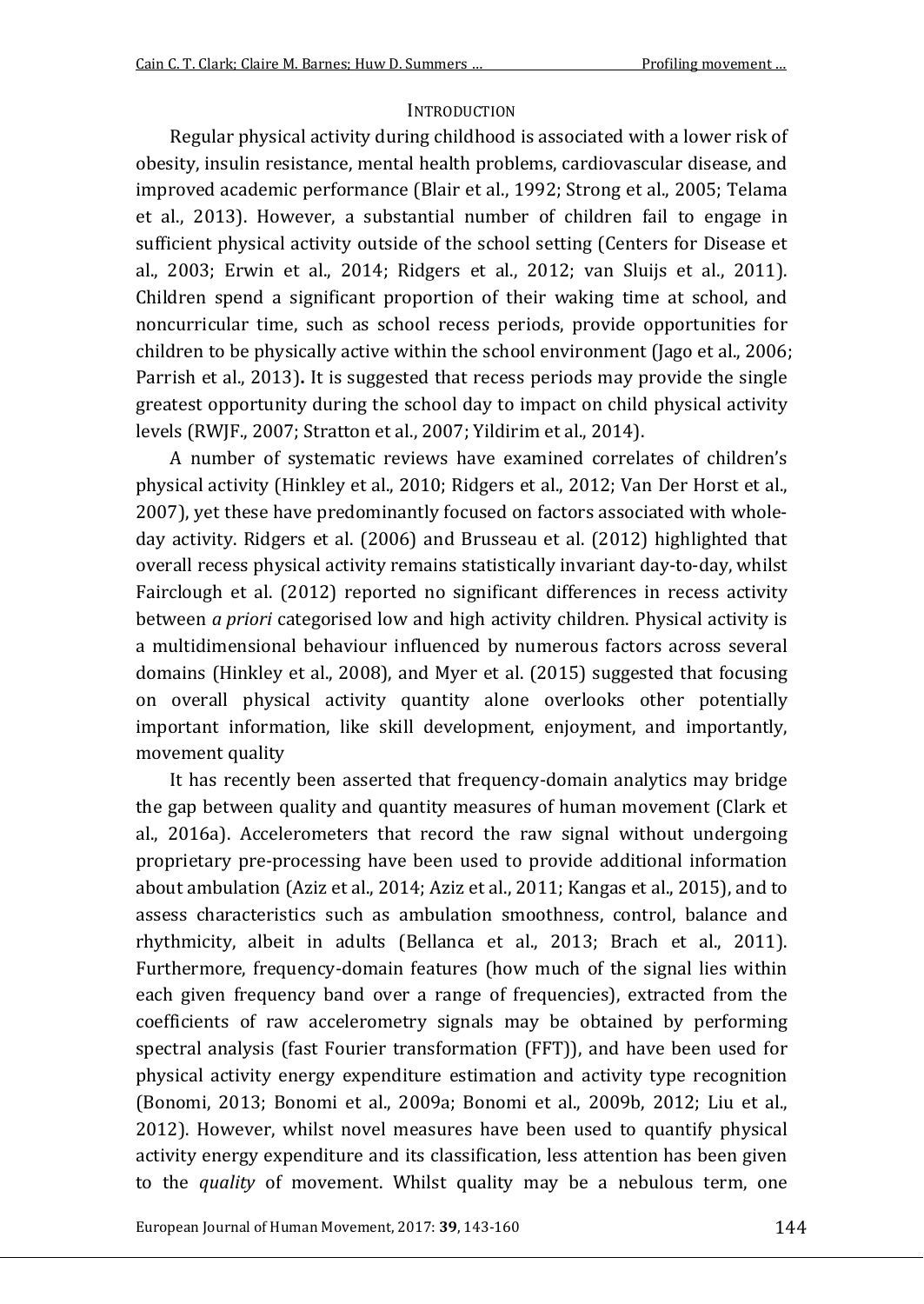operational and measurable definition is; the purity of the fundamental frequency spectra (or signal), during human movement (Clark, 2017; Clark et al., 2016b). Recently, Clark et al. (2017) demonstrated; movement quality in young children, defined as above, was hierarchically clustered with motor competence and overall activity, whilst significant differences were found in movement quality between motor competence classifications.

Movement quality characteristics are retrievable using the harmonic content of the accelerometer signal, by analysing the symmetry within a movement (Gage, 1964; Smidt et al., 1971). The resulting spectral purity and integrated accelerations of each movement can be analyzed to assess, and profile, movement quality in children (Bellanca et al., 2013; Clark et al., 2016b; Clark et al., 2015; Clark et al., 2017). This type of analysis is highly suggestive of a fundamental feature of the neural control of movement and development of motor control (Clark et al., 2017; Stergiou et al., 2011) and shown to be representative of movement quality in standardised settings (Clark et al., 2016b). However, this has not been investigated in an uncontrolled setting, such as school recess, in primary school children. The aim of this study was to investigate and profile children's recess physical activity and movement quality using a novel analytical approach.

#### MATERIALS AND METHOD

#### *Participants and settings*

A sample of 24 children (18 boys) (10.5±0.6y, 1.44±0.09m, 39.6±9.5kg, body mass index; 18.8±3.1 kg·m<sup>2</sup>) volunteered to take part in this investigative study from a primary school in the U.K. Participants were a voluntary subsample of 822 children (10.5±0.6y, 1.42±0.08m, 27.3±9.6kg, body mass index; 18.7±3.5 kg. m2) from 30 primary schools. Paired t-tests confirmed there were no significant differences for any participant characteristics (height, weight, BMI) between the whole and sub-sample (*P*>0.05). Sample size was calculated based upon the primary outcome variable (spectral purity derived movement quality), and assumes a mean spectral purity of 2.3 (see: (Clark et al., 2016b; Clark et al., 2017) with a generous standard deviation of 2.0 (alpha =  $0.05$ , power = 0.90). The sample size estimation was based on the ability to detect a minimum 2.0 %-unit change in spectral purity and highlighted 18 participants would be required to find statistical significance. In order to account for potential attrition, 24 participants were recruited. Prior to research commencing, legal guardian informed consent and child assent was attained. This research was conducted in agreement with the guidelines and policies of the institutional ethics committee, and in accordance with the Declaration of Helsinki.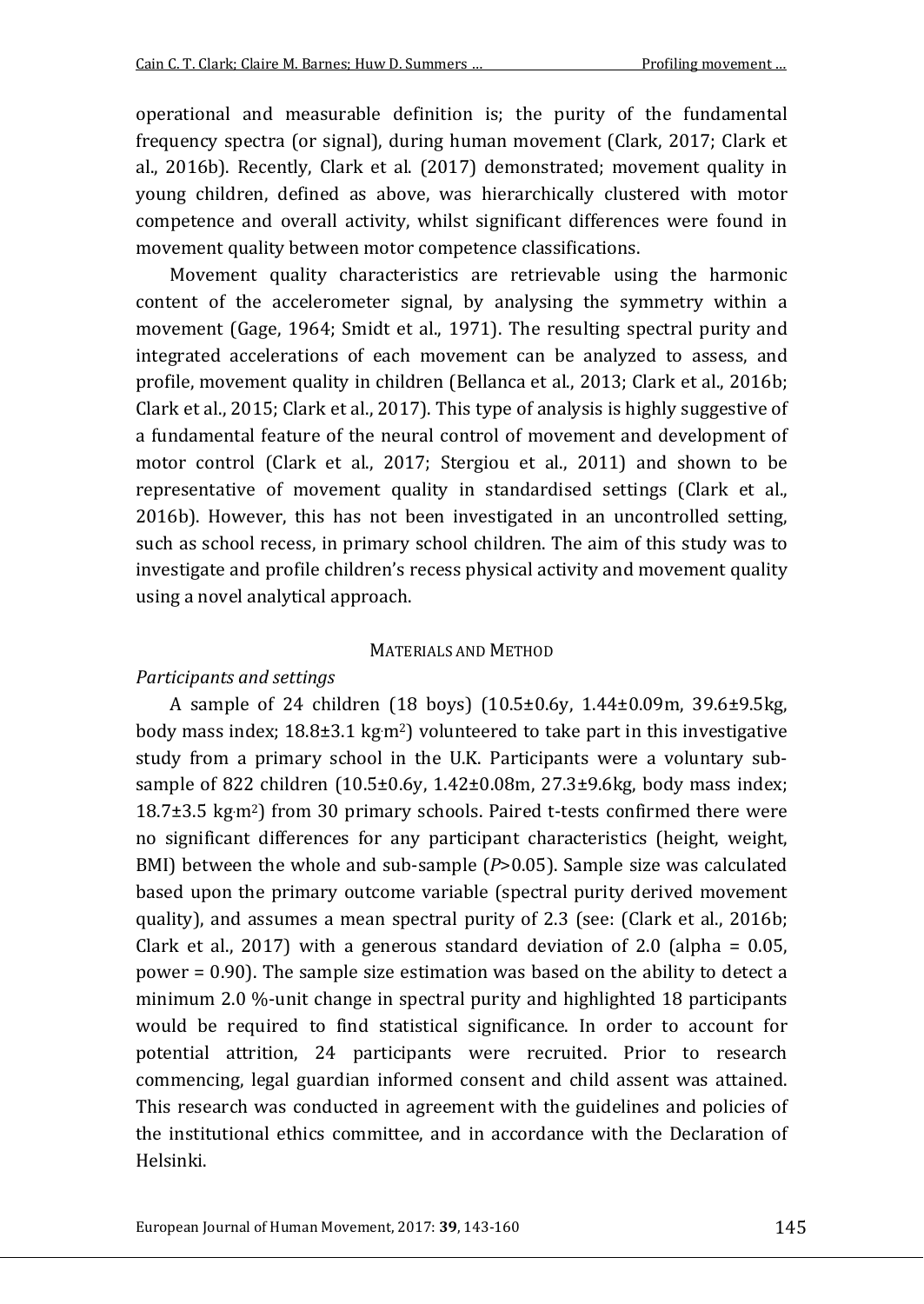#### *Instruments and procedure*

Children took part in normal school-time recess  $(40 \pm 4 \text{ minutes per day})$ for one school week (five days), and physical activity was recorded using a Micro Electro-Mechanical System (MEMS) based device (Wilson et al., 2007; Wilson et al., 2006), which incorporated a tri-axial accelerometer with a  $\pm 16g$ dynamic range, 3.9mg point resolution and a 13-bit resolution (SlamTracker, ADXL345 sensor, Analog Devices, Norwood, Massachusetts, USA). The recording frequency was set to 40 Hz, and deemed appropriate based upon the work of Clark et al. (2016c), where amplitude coefficient of variation and interdevice reliability was optimal (0.004%) at 40 Hz. In order to standardise data collection, the MEMS device was housed in a small plastic case and affixed via a Velcro strap to the lateral malleolar prominence of the fibula of the right leg of all participants. Mannini et al. (2013) highlighted that for movement quality characteristics related to ambulation, an ankle-mounted monitor may be most suitable, and Barnes et al. (2016) systematically demonstrated that ankle affixed accelerometers can be used to accurately compute gait. Data were stored locally on the device, with no incidences of data loss. Children were also asked to complete self-reported health and fitness questionnaires, administered and graded according to standardised procedures, outlined in Idler et al. (1997) and Marques et al. (2017) (Self-reported health) and Ortega et al. (2011) (Self-reported fitness). The assessment of self-reported health and fitness used in this study has been shown to be independently accurate and valid in children (Idler et al., 1997; Marques et al., 2017; Ortega et al., 2011).

### *Anthropometrics*

Stature (measured to the nearest 0.01m) and body mass (to the nearest 0.1kg) were measured using a stadiometer and digital scales (SECA, Hamburg, Germany), respectively, using standard procedures (Lohmann et al., 1988). Additionally, children were classified as either underweight  $( $5<sup>th</sup>$  percentile)$  (n = 1), normal weight ( $5<sup>th</sup>$  to  $85<sup>th</sup>$  percentile) (n = 16), overweight ( $>85<sup>th</sup>$  to  $<95<sup>th</sup>$ percentile) ( $n = 5$ ) or obese ( $\geq 95$ th percentile) ( $n = 2$ ) (Cole et al., 2012).

### *Data analysis*

Raw acceleration data were extracted from the MEMS device and subsequently uploaded into MatLab (Mathworks, MATLAB version R2016a. Natick, MA), where integrated acceleration and spectral purity were derived. The characteristics used for analysis were derived from acceleration in the axis along the lower leg towards the origin of motion, termed the radial axis. Briefly, the integrated acceleration was determined using a full-wave rectification of the integrated raw acceleration signal and correspondent to the computation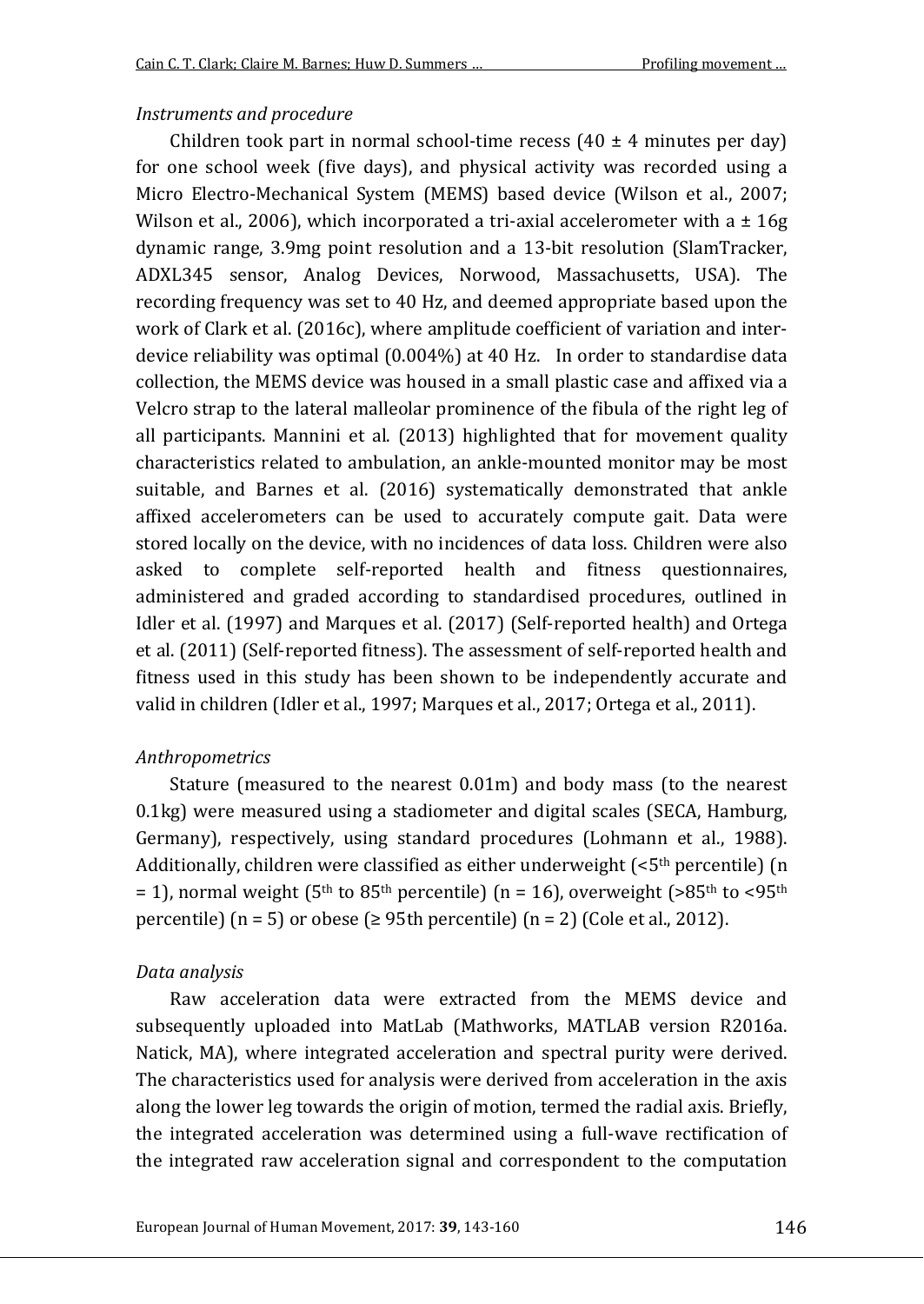used to derive activity counts by other commercial devices (i.e ActiGraph, for a full description of the algorithm used see: van Hees et al. (2010)).

Accelerometer data taken from children performing varying forms of ambulation were converted from the time into the frequency domain. In order to convert the data into the frequency domain the Fast Fourier transform was applied to the data. The Fast Fourier Transform computes the discrete Fourier transform (DFT) of a sequence.

Let x  $0,...,x$  (N-1) be a sequence of N complex numbers. The Fast Fourier transform computes the Discrete Fourier transform,

$$
X_k = \sum_{n=0}^{N-1} x_n e^{-i2\pi kn/N} \ k \in \mathbb{Z}
$$

EQUATION 1. Fast Fourier Transform.

Where,  $N =$  number of time samples,  $n =$  current sample under consideration (0 .. N-1),  $x_n$  = value of the signal at time n,  $k =$  current frequency under consideration (0 Hertz up to N-1 Hertz),  $X_k$  = amount of frequency k in the signal (amplitude and phase, a complex number), n/N is the percent of the time gone through,  $2 * pi (\pi) * k$  is the speed in radianssec<sup>-1</sup>, e<sup> $\lambda$ </sup>-ix is the backwards-moving circular path.

In order to determine the quality of a child's movement - 'Spectral purity' was calculated from the cumulative distribution function (CDF) of the frequency spectrum. The CDF plot is used to generate a value for spectral purity. The empirical CDF *F(x)* is defined as the proportion of X values less than or equal to some value *x*. In this case, it is the number of values less than or equal to some frequency in a spectrum being considered. A measure for spectral purity is therefore considered to be the frequency at which the midway point of the CDF (0.5) occurs. As a result, spectra that is 'clean', i.e. consisting of a tall narrow peak at the fundamental frequency and only low amount of noise and small harmonics will have a different value to spectra where there is lots of noise, a shorter wider peak, and higher peaks at the harmonics. Spectral purity measures how tightly the frequency components of the raw accelerations are distributed using fundamental frequency to harmonics and the frequency spectrum analysis is directly related to the ambulation of a participant (Barnes et al., 2016; Clark et al., 2016b). Contextually, high spectral purity indicates that smooth or cyclical, high periodicity movement has occurred.

### *Cluster analysis*

Cluster analysis is an analytic procedure that reduces complex multivariate data into smaller subsets or groups. Compared with other data reduction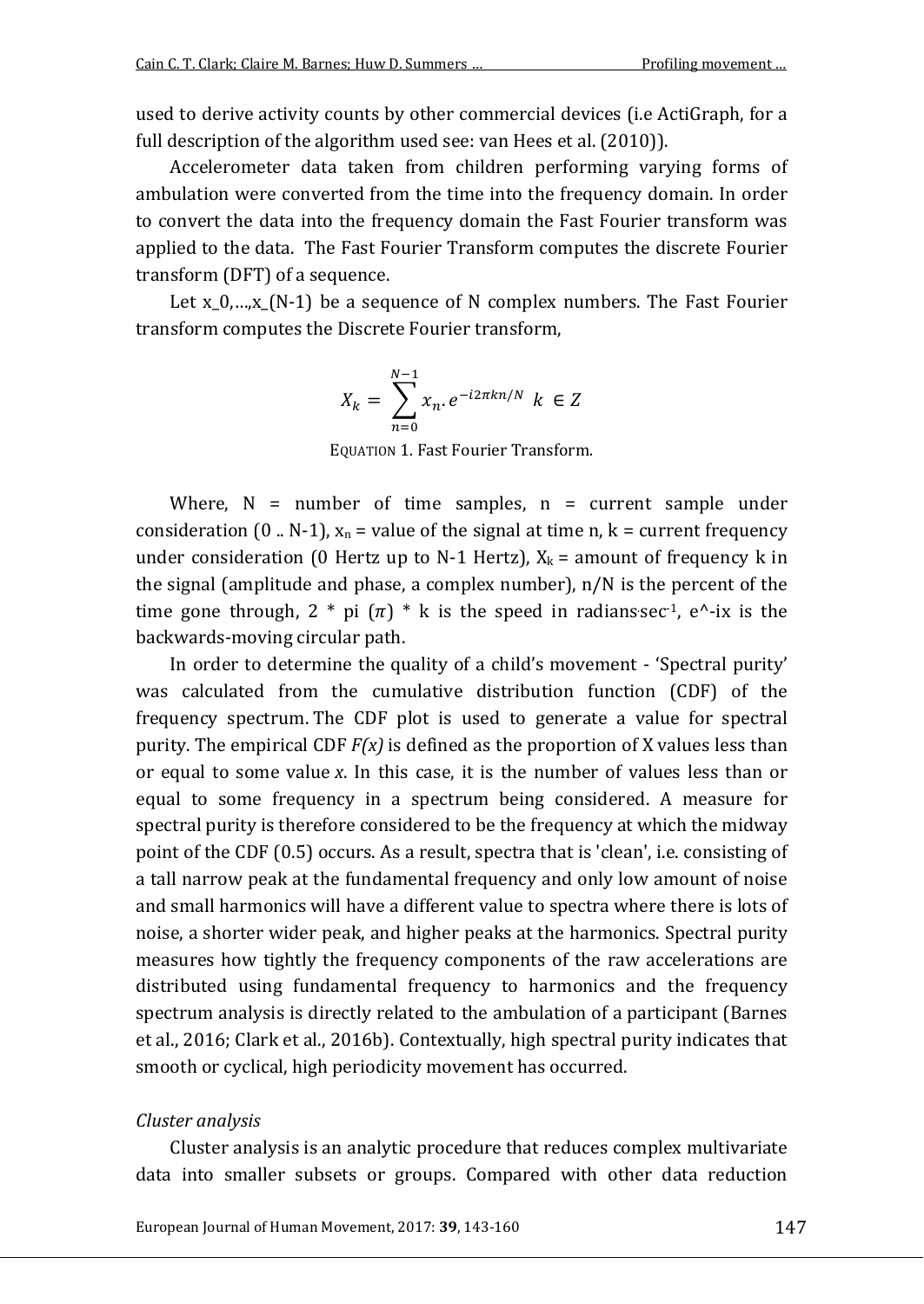methods, such as factor analysis, clustering yields groupings that are based on the similarity of whole cases, as opposed to the individual variables that comprise those cases (Leonard et al., 2008). Cluster analysis is used for profiling, or in the development of classification systems or taxonomies (Leonard et al., 2008; Sokal et al., 1962). Numerous characteristics of movement and lifestyle in adults and children (9-11y) can be reliably analysed using cluster analysis (Clark et al., 2016b; Schonlau, 2002; Tonkin et al., 2012). Further, Clark et al. (2016a) highlighted that cluster analysis is an analytical tool that should be exploited in the analysis of human movement characteristics.

The derived characteristics (integrated acceleration, integrated acceleration coefficient of variation (CV), spectral purity, spectral purity CV, BMI percentile, self-perceptions of health and fitness, gender) were normalised to fall between the data range of 0 and 1, so that they could be compared and input into an in-built clustering algorithm (MATLAB version R2016a). This algorithm goes through multiple iterative processes to cluster the data along the columns of the dataset. The similarity or dissimilarity between metrics was determined by calculating the pairwise Euclidean distances between the values of the different metrics.

$$
d_{2SD} = (x_s - x_t)(x_s - x_t)'
$$

EQUATION 2. Euclidean distance.

Where, *d* is the Euclidean distance,  $x_s$  and  $x_t$  represent the data values being compared, SD represents standard deviations.

Once the distances between the characteristics for each child were derived, a linkage function was applied, to determine the proximity of the metrics to each other. The characteristics were paired into binary clusters, which were subsequently grouped into larger clusters until a hierarchical tree was formed. The resulting clustergram was displayed as a heat map and dendrogram and were displayed in terms of Z-score, derived using a standard formula:  $Z = (raw)$ score - mean) / standard deviation. The height of the link at which two observations on the dendrogram were joined was analysed using cophenetic distance (Equation 3), to demonstrate the similarity between two clusters (Saracli et al., 2013; Schonlau, 2002; Sokal et al., 1962). The values for the dendrogram linkages were subsequently normalised (0 to 1). The cophenetic distance ratio for the overall clustergram was also measured to demonstrate how successfully the dendrogram preserved the pairwise distances between the original unmodeled data points (where 1 is maximum).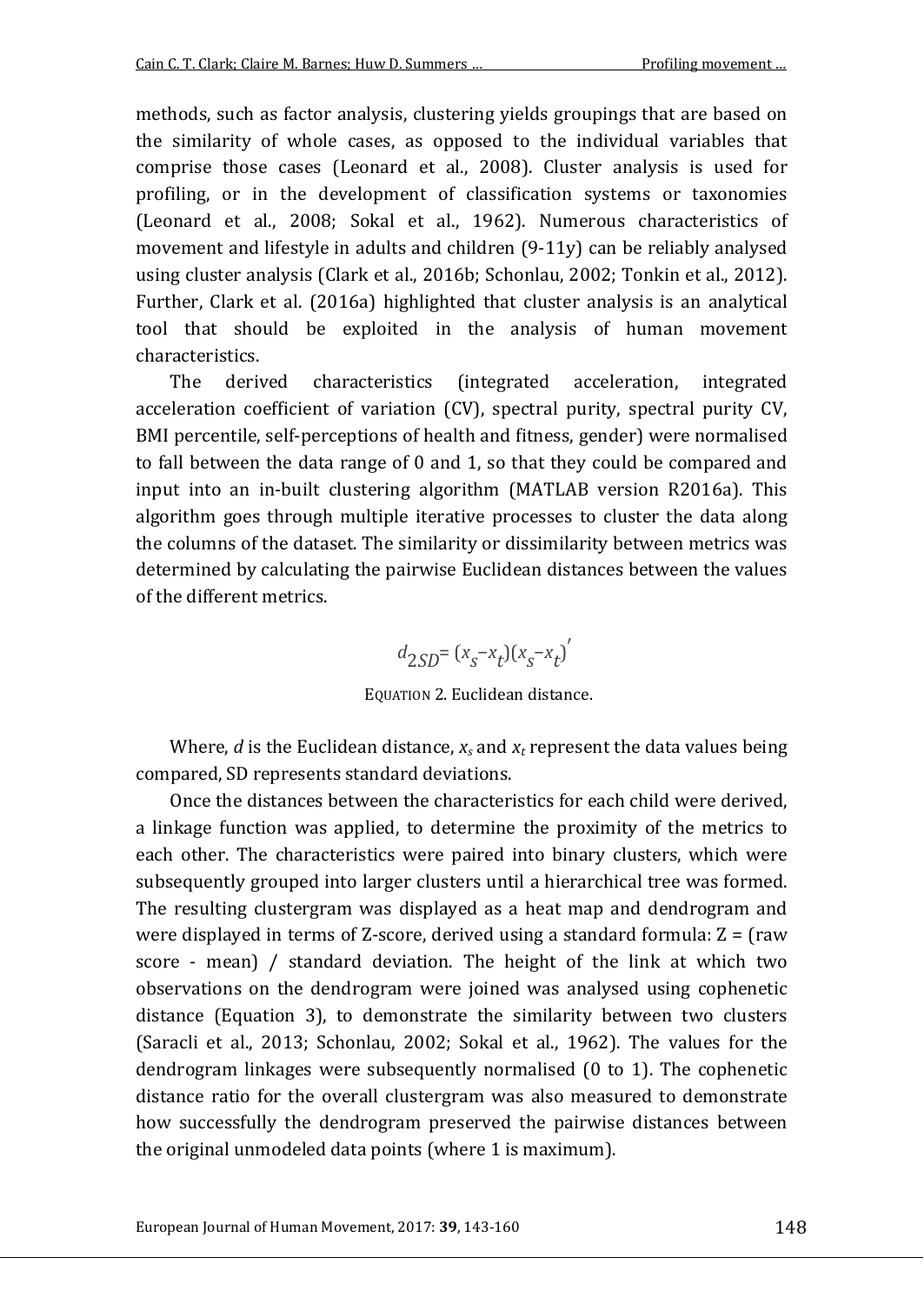$$
c = \frac{\sum_{i < j} (Y_{ij} - y)(Z_{ij} - z)}{\sqrt{\sum_{i < j} (Y_{ij} - y)^2 \sum_{i < j} (Z_{ij} - z)^2}}
$$

EQUATION 3. Cophenetic distance equation.

Where  $Y_{ij}$  is the distance between objects *i* and *j* in *Y*.  $Z_{ij}$  is the cophenetic distance between objects  $i$  and  $j$ , from  $Z$ .  $y$  and  $z$  are the average of  $Y$  and  $Z$ , respectively.

The whole raw acceleration signal was analysed over the duration of each recess period, for each day (five in total), subsequently mean integrated acceleration and spectral purity values for each day were assessed for differences. A Shapiro-Wilk test was conducted to assess normality of distribution, and data were found to be significantly different from normal (all *P*<0.05). Therefore, non-parametric analyses were used, and were presented as mean, median and upper and lower quartiles. The Kruskall-Wallis (KW) and post-hoc Mann-Whitney U tests, with continuity correction and tie adjustment (Gibbons et al., 2011), were used to determine differences between days, where appropriate, whilst the Spearman's rho test was used to identify correlation coefficients between each characteristic. All inferential statistics were performed using MatLab (Mathworks, version R2016a, Natick, MA) and statistical significance was accepted at *P*≤0.05. Data were reported in graphical and tabular format.

#### **RESULTS**

There were no significant inter-day differences found for integrated acceleration (*P*>0.05), however, significant inter-day differences were found for spectral purity derived movement quality (*P*<0.001). Post-hoc tests revealed significant differences between multiple days (detailed in Table 1). Significant positive and negative relationships were found between movement characteristics, and are detailed in Table 2.

The clustergram illustrated that integrated acceleration and mean spectral purity (cophenetic distance (CD): 0.22), integrated acceleration and selfperceived fitness/self-perceived health (both: CD: 0.22), mean spectral purity and self-perceived fitness/self-perceived health (both: CD: 0.13), self-perceived health and self-perceived fitness (CD: 0.02), gender and BMI percentile and integrated acceleration CV (CD: 0.90), and finally, BMI percentile and integrated acceleration CV (CD: 0.72), were clustered together (Figure 1), with a cophenetic distance ratio for the overall clustergram of 0.96.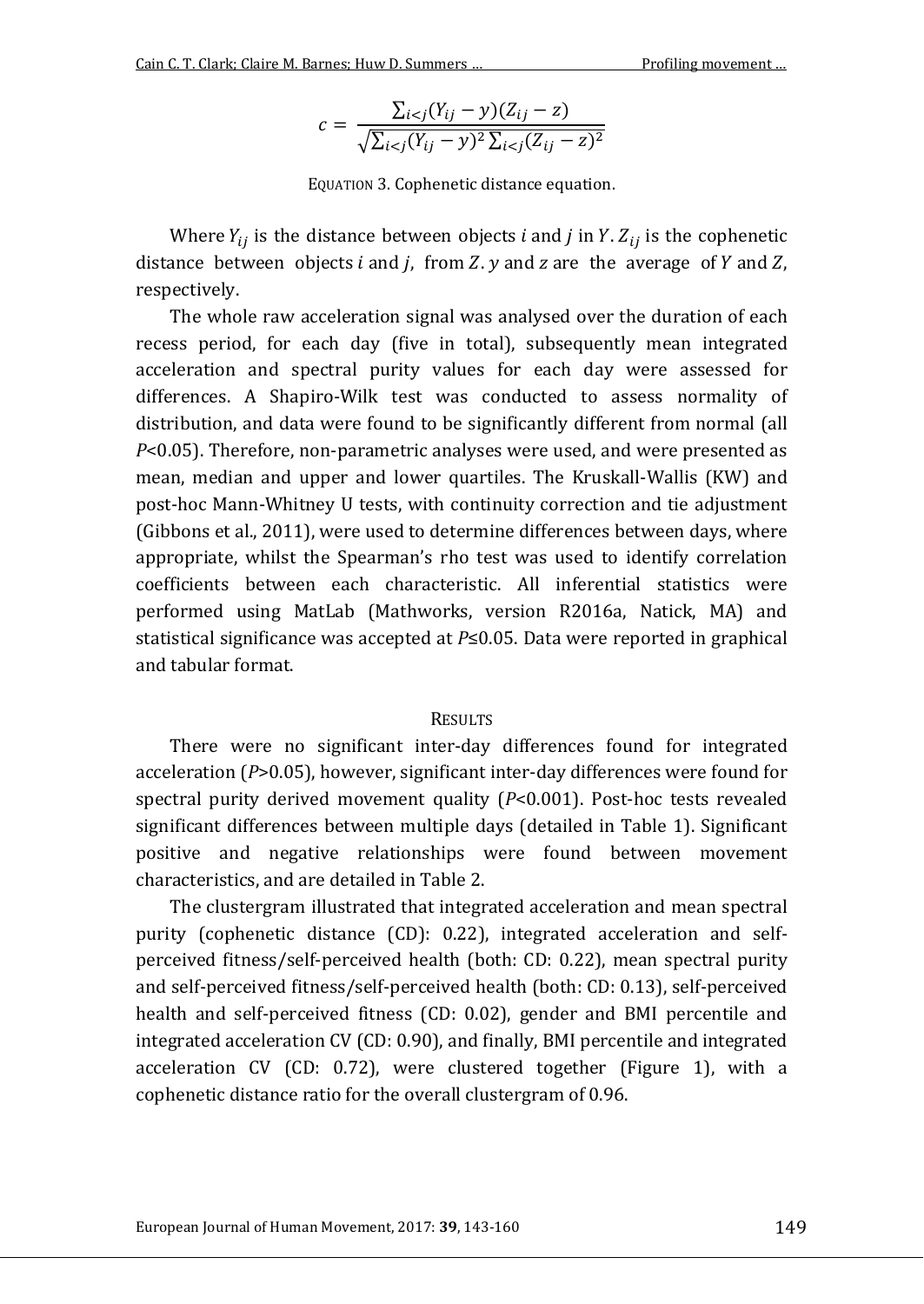|           | <b>Measure</b> | Day 1 | Day 2   | Day 3   | Day 4   | Day 5                                       |
|-----------|----------------|-------|---------|---------|---------|---------------------------------------------|
| IA        | Mean           | 8.86  | 9.09    | 10.76   | 9.73    | 10.32                                       |
|           | Med            | 8.69  | 8.61    | 10.77   | 9.93    | 10.12                                       |
|           | UQ             | 11.71 | 9.97    | 13.71   | 12.19   | 12.78                                       |
|           | LQ             | 6.35  | 7.37    | 8.17    | 7.39    | 8.14                                        |
| <b>SP</b> | Mean           | 2.38  | $2.46*$ | $2.41*$ | $2.47*$ | $2.67$ *, #, $\overline{\Phi, \pm}$         |
|           | Med            | 2.38  | $2.47*$ | $2.42*$ | $2.48*$ | $2.82$ *, #, $\Phi$ , $\dagger$             |
|           | UQ             | 2.41  | $2.53*$ | 2.47#   | $2.52*$ | $2.9$ *, #, $\Phi$ , $\ddagger$             |
|           | L0             | 3.32  | $2.41*$ | $2.34*$ | $2.39*$ | $2.56$ <sup>*</sup> , #, $\Phi$ , $\dagger$ |

TABLE 1 *Descriptive data for integrated acceleration and spectral purity day-to-day variation.*

*IA: mean Integrated acceleration (arbitrary unit), SP: mean Spectral purity (arbitrary unit), Med: Median, UQ: Upper quartile, LQ: Lower quartile. \* denotes significant difference vs. day 1, <sup>#</sup> denotes significant difference vs. day 2, <sup>* $\Phi$ *</sup> denotes significant difference vs. day 3, ǂ denotes significant difference vs. day 4. Significance level: P≤0.05.*

|              | <b>IA</b> | <b>IACV</b> | <b>SP</b>  | <b>SPCV</b> | <b>BMI</b> % | <b>SH</b>    | SF                    | Gender   |
|--------------|-----------|-------------|------------|-------------|--------------|--------------|-----------------------|----------|
| <b>IA</b>    |           | $-0.05$     | 0.51       | 0.12        | $-0.55$      | 0.54         | 0.47                  | $-0.09$  |
|              |           | (0.82)      | $(0.01)$ # | (0.58)      | $(0.005)$ #  | $(0.009)$ #  | $(0.02)$ <sup>*</sup> | (0.66)   |
|              |           |             | $-0.02$    | $-0.07$     | 0.06         | $-0.01$      | $-0.001$              | $-0.19$  |
| <b>IA CV</b> |           |             | (0.92)     | (0.75)      | (0.77)       | (0.97)       | (0.99)                | (0.37)   |
| <b>SP</b>    |           |             |            | 0.19        | $-0.05$      | 0.65         | 0.50                  | $-0.32$  |
|              |           |             |            | (0.39)      | (0.79)       | $(<0.001)$ + | $(0.01)$ #            | (0.13)   |
|              |           |             |            |             | 0.11         | 0.22         | $-0.13$               | $-0.08$  |
| <b>SP CV</b> |           |             |            |             | (0.62)       | (0.31)       | (0.53)                | (0.72)   |
| BMI%         |           |             |            |             |              | $-0.53$      | $-0.53$               | $-0.002$ |
|              |           |             |            |             |              | $(0.007)$ #  | $(0.008)$ #           | (0.99)   |
| <b>SH</b>    |           |             |            |             |              |              | 0.68                  | $-0.22$  |
|              |           |             |            |             |              |              | $(0.001)$ +           | (0.31)   |
| <b>SF</b>    |           |             |            |             |              |              |                       | $-0.28$  |
|              |           |             |            |             |              |              |                       | (0.19)   |
| Gender       |           |             |            |             |              |              |                       |          |

TABLE 2 *Correlation coefficient matrix for movement characteristics.*

*Data reported as r value (P value). \* denotes significance at P≤0.05. # denotes significance at P≤0.01. ǂ denotes significance at P<0.001. IA: Integrated acceleration, IA CV: Integrated acceleration coefficient of variation, SP: Spectral purity, SP CV: Spectral purity coefficient of variation, BMI%: Body-mass index percentile, SH: Self-perceived health, SF: Selfperceived fitness.*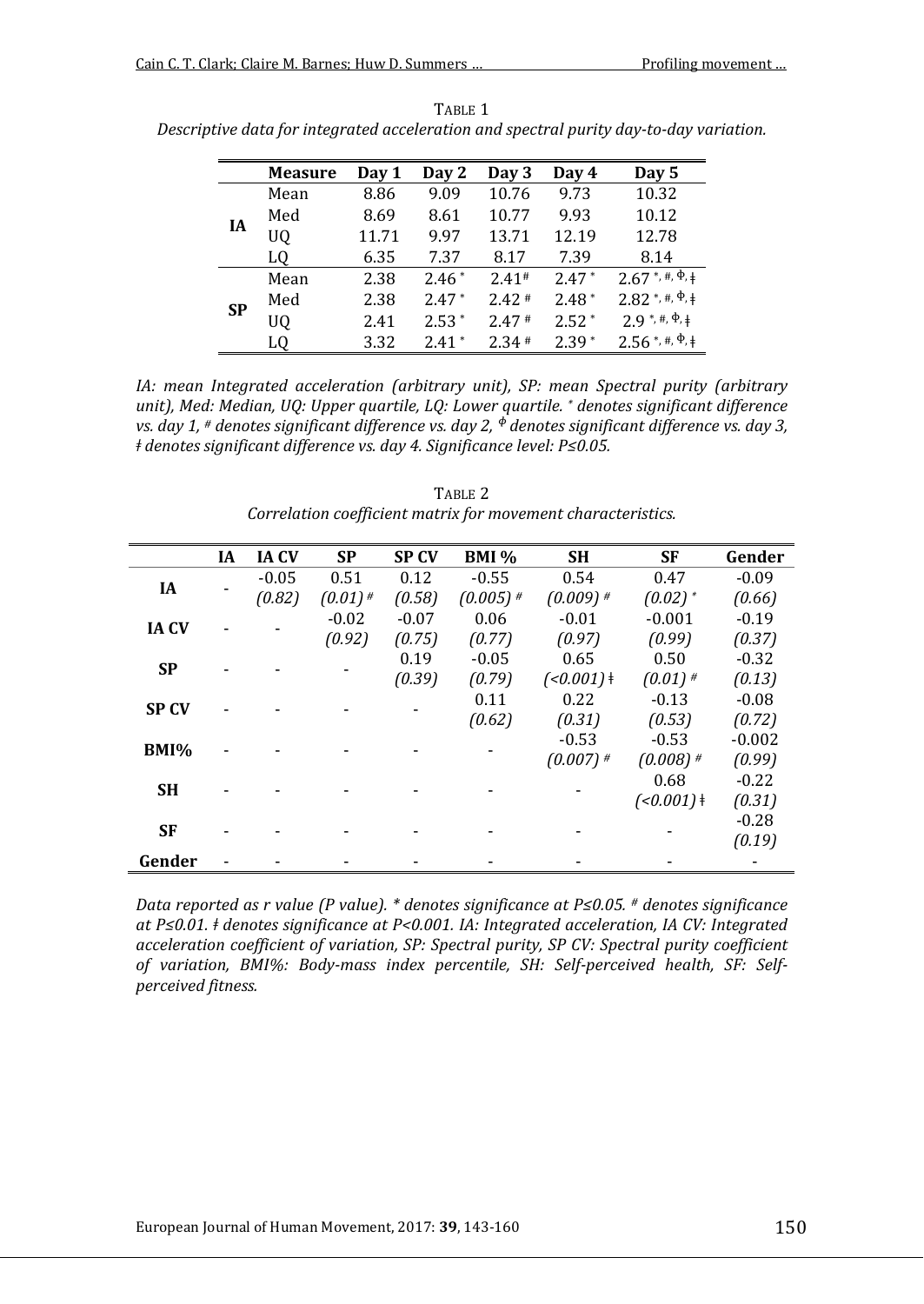

FIGURE 1. Colour gradation represent Z-scores in the Clustergram (for sex, grey denotes male and white, female). The Dendrogram highlights linkage between two or more characteristics. SP CV: spectral purity coefficient of variation, IA: integrated acceleration, SP: spectral purity, SH: self-perceived health, SF: self-perceived fitness, IA CV: integrated acceleration coefficient of variation, BMI%: body-mass index percentile.

#### **DISCUSSION**

#### *Integrated acceleration and spectral purity*

Novel characterisation of recess activity in this study, through spectral purity derived movement quality, highlighted significant day-to-day variance (Table 1). Congruent with previous research, the present study found that children's overall activity (integrated acceleration) during recess can be characterised as comparable across days (Fairclough et al., 2012; Ridgers et al., 2006). Importantly, recess activities are volitional, though results reported in the literature suggest that children are consistent in their choices due to factors such as playground hierarchies that dictate activity choices. Thus impacting upon the variability recorded, making recess characterisation using traditional methods relatively straightforward (Ridgers et al., 2006). Advancing on previous research, the present study utilised analyses of the entire raw accelerometry signal, rather than the use of long epochs (> 5 s). Long epochs may be too insensitive to accurately characterise sudden bouts of activity, and concomitant frequency spectrum characteristics, highlighting the potential of raw accelerometry (Barnes et al., 2016; Clark et al., 2016b).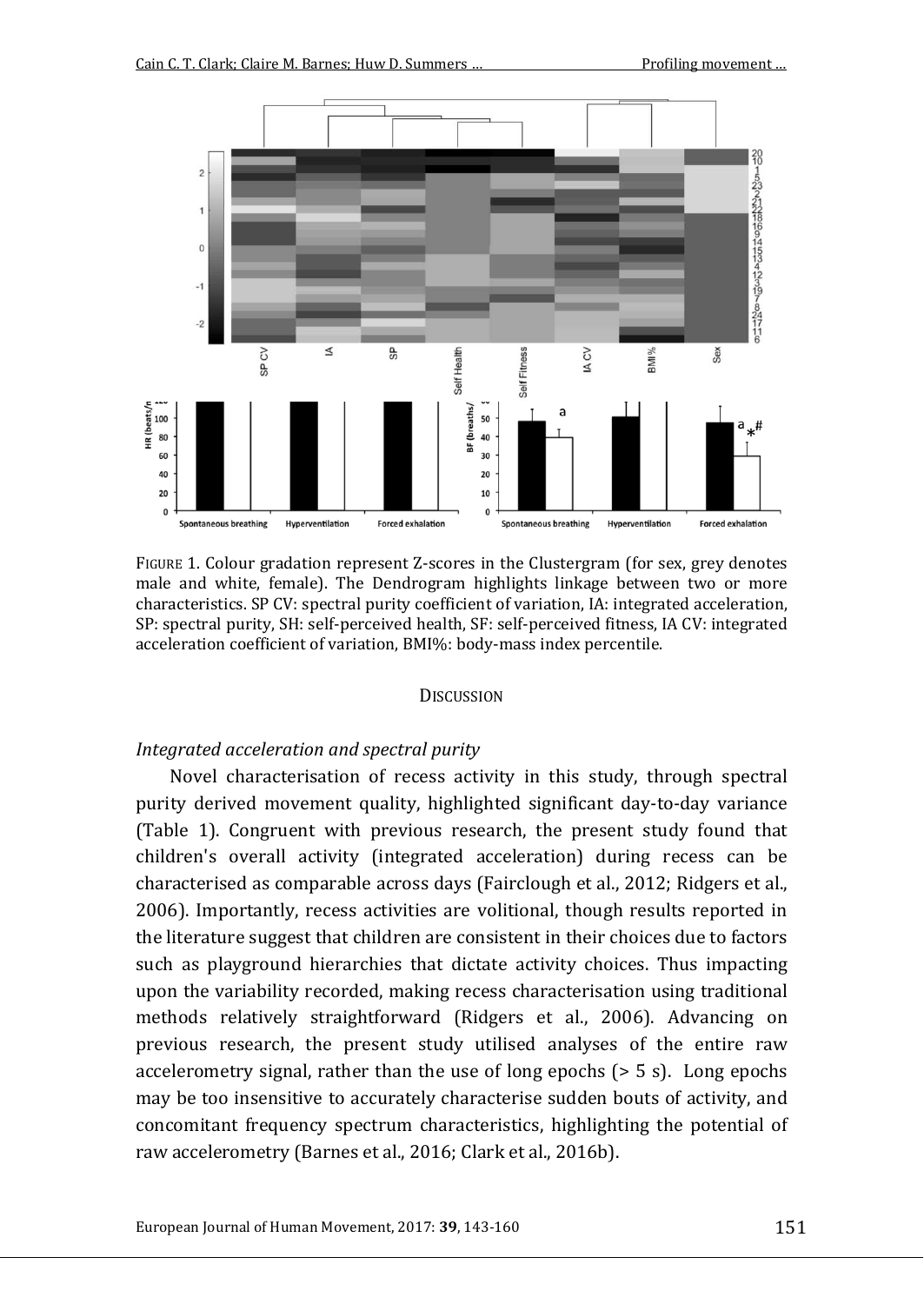In contrast to the lack of day-to-day variability of overall activity, movement quality characteristics have been shown to be significantly different between days in previous research in children (Clark, 2017; Clark et al., 2016b). Further, in controlled settings, it has been highlighted that spectral purity derived movement quality may be indicative of movement characteristics, such as time to exhaustion, overall activity, stride angle and stride frequency, all specifically relating to ambulation (Clark et al., 2016b). Recently, Clark et al. (2017) reported that in young children, spectral purity derived movement quality was significantly different between motor competency classifications (*P* < 0.001), i.e. children who scored lower in standardised motor competency assessment (MABC-2nd edition) also had a lower movement quality. However, the present study found that spectral purity derived movement quality was significantly different day-to-day (*P*<0.05) (Table 1). This novel finding demonstrates that the periodicity of the signal is variable day-to-day, indicating that the quality of activities and length of specific activities changes daily, even though overall activity remains invariant, offering novel insight into recess characterisation on a group and individual basis. Further, a tentative interpretation of spectral purity derived movement quality is that fundamental frequency and harmonic characteristics measured from an ankle worn accelerometer reflect the movement quality of children. Contextually, the signal characteristics of children's movement were significantly higher on Day 5 vs. Day 1, i.e. the raw accelerometric signals derived from movement were cleaner, indicating a 'higher' movement quality on this day, whilst overall activity remained invariant. This has important implications given variability is intrinsic in all biological systems (Stergiou et al., 2011) and has been asserted that an optimal state of variability that exhibits chaos is important for health and functional movement (Cai et al., 2006; Rosano et al., 2007), and therefore warrants a deeper investigation into signal characteristics of children's movement. In a comprehensive review, Stergiou et al. (2011) reported that variability has an optimal chaotic structure and deviations from this state can lead to biological systems that are either overly rigid and robotic or unstable. Both result in systems (humans) that are less adaptable to perturbations, such as those associated with unhealthy states or absence of skilfulness or control. It was also concluded that novel exploration of movement would provide a platform for better understanding human movement (Stergiou et al., 2011).

With regards to overall activity (integrated accelerations) and mean spectral purity, traditional analytics highlighted a significant relationship (r=0.51; *P*≤0.05), whilst hierarchical clustering yielded a cophenetic distance of 0.22 (Figure 1). Based upon previously reported cophenetic distances between characteristics of movement (Clark et al., 2016b), and Clark et al. (2017) demonstrating spectral purity hierarchically clusters with motor competence at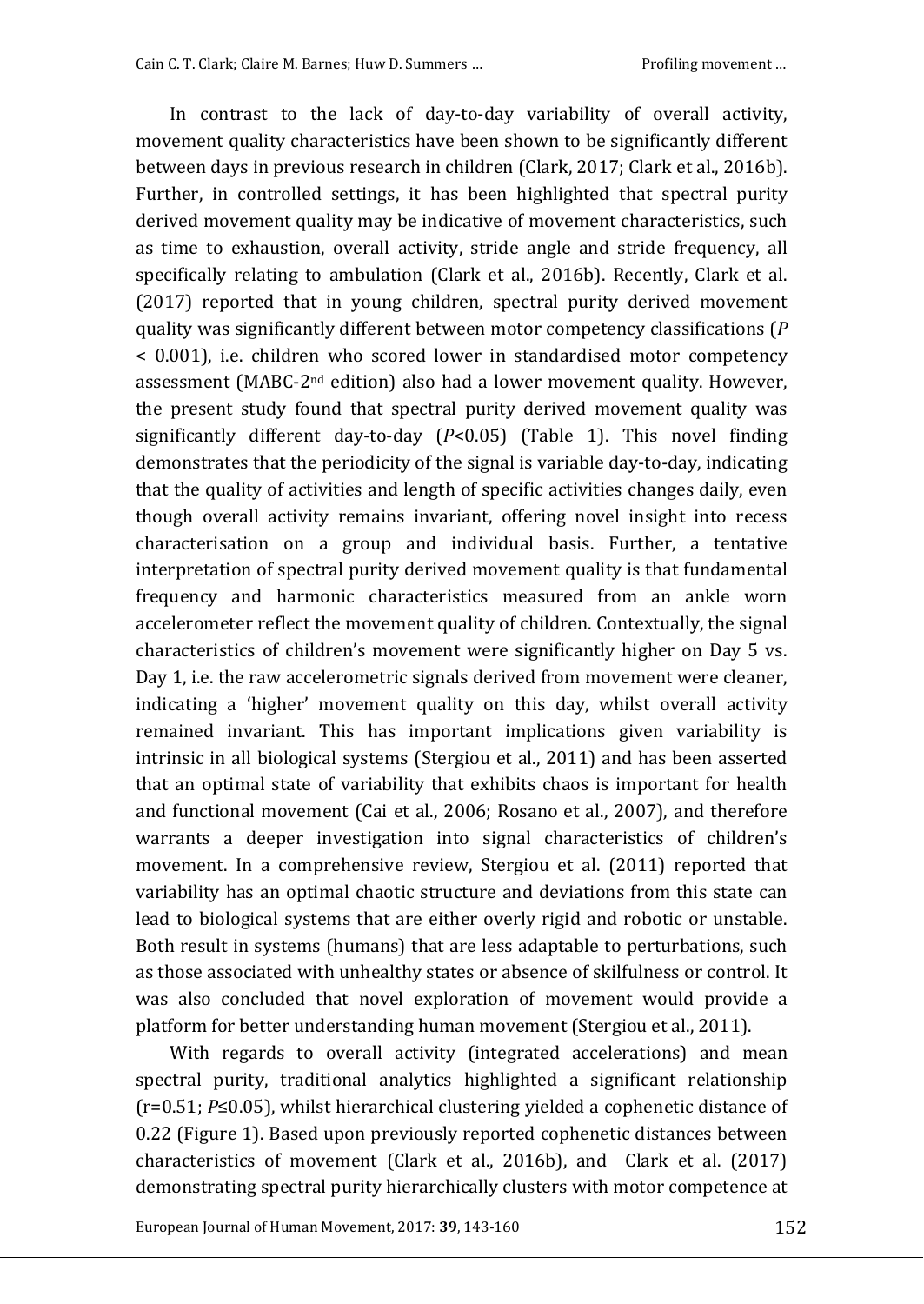a cophenetic distance of 0.06, and integrated acceleration at 0.19, this indicates some congruence in the relationship between movement quality and overall activity in pre-adolescent children, and supports the notion that the underlying frequency spectrum may be fundamentally linked to overall activity levels. Table 1 highlighted that spectral purity derived movement quality may be significantly higher or lower daily, this finding has important practical implications related to physical activity intervention monitoring, at a group and individual level, and necessitates deeper investigation. Metcalf et al. (2013) reported that physical activity interventions, assessed using objective measures, were ineffective, however, no movement quality, nor frequency domain, measures were used in this meta-analysis. There is potential for future research to consider overall activity levels in conjunction with spectral purity (and other frequency spectra) derived movement quality measures to further interrogate intervention effectiveness and the underlying factors of human movement.

## *Body-mass index, gender and self-perception*

Traditional analytics highlighted significant (*P*<0.05) relationships between overall activity (integrated acceleration) and, BMI percentile (r=-0.55), self-perceived health (r=0.52) and self-perceived fitness (r=0.47). Whilst BMI percentile was significantly correlated with, self-perceived health (r=-0.53) and self-perceived fitness (r=-0.53). Seabra et al. (2012) reported children with high BMI have lower levels of attraction to physical activity, lower perceived physical competence and less parental physical activity support, which puts them at greater risk of being physically inactive. Whilst, De Meester et al. (2013) asserted a combination of high actual and perceived motor competence is related to higher physical activity and lower weight status. Additionally, in the present study, self-perceived health was significantly correlated with selfperceived fitness (r=0.68), whilst being hierarchically clustered at a cophenetic distance of 0.02 (Figure 1). Although the low sample size utilised in this investigative study restricts direct comparisons, this is correspondent to the work of Peterson et al. (2003) who showed self-reported lifestyle and fitness were strongly positively correlated.

Spectral purity derived movement quality was found to have a stronger correlation and closer cophenetic distance (Figure 1) to self-perceptions of health and fitness, than overall activity. This novel finding tentatively indicates that movement quality may be more related to self-perceptions (of health and fitness) than overall activity (integrated acceleration). Clark et al. (2016b), Barnes et al. (2016) and (Clark et al., 2017)have previously demonstrated spectral purity is a measure of movement qualities in a standardised setting, and it is evident that this may translate to a measure of movement quality in uncontrolled physical activity.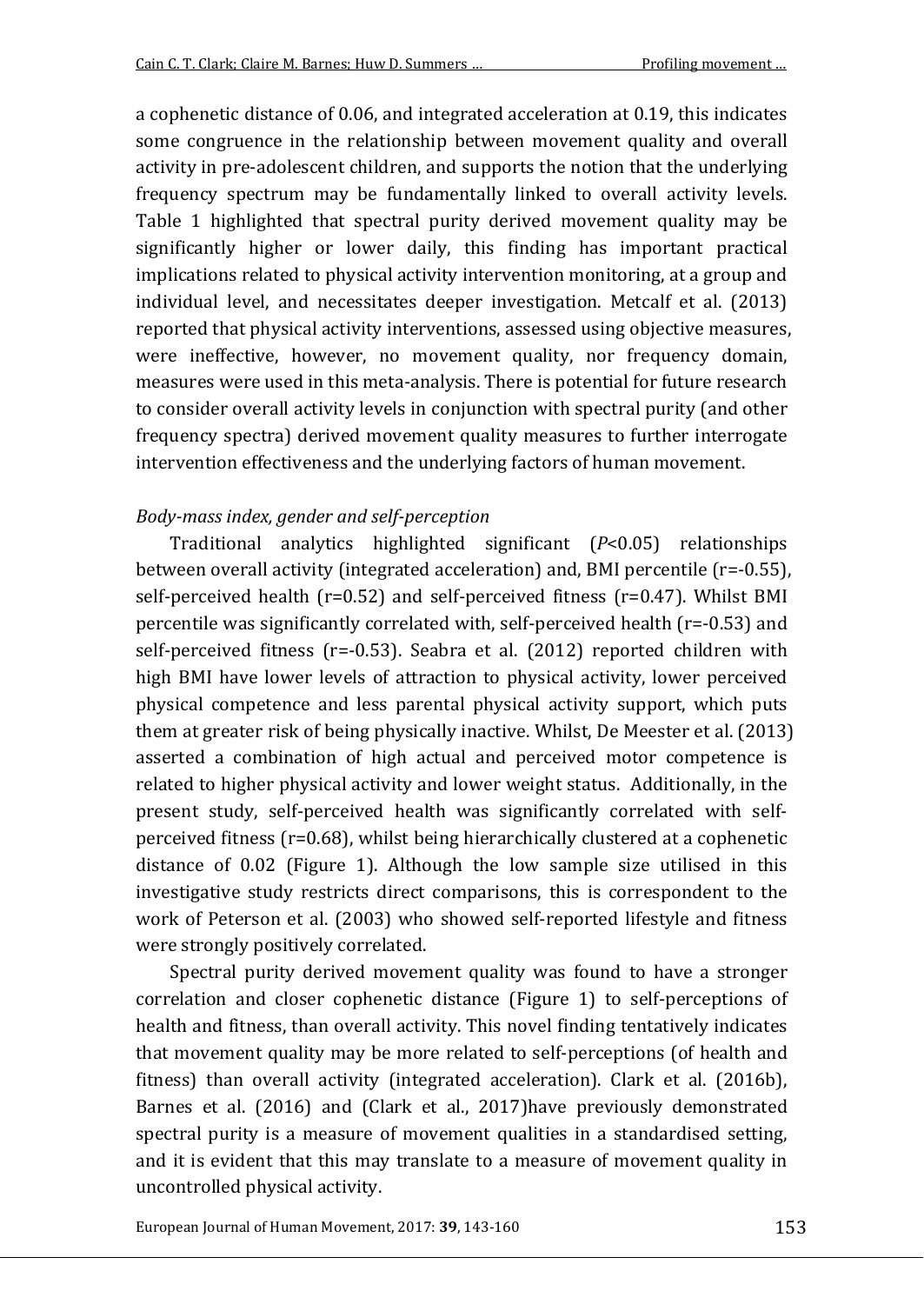#### *Limitations*

The sample size utilised within this study was acknowledgedly small, however was suitably powered to detect minimal changes in the primary variable of interest, movement quality, day-to-day, albeit the current bank of spectral purity derived movement quality data is low. Further, this study demonstrates a novel methodological analysis technique, setting a benchmark for further work. The authors recommend that a greater range of participants now be investigated to test the robustness of this novel technique, and to highlight whether school size and location impacts upon quality of movement derived from raw accelerometry. Although the accelerometers used within this study were custom-built, the protocol and analysis is repeatable using commonly used accelerometers, such as Actigraph or GeneActiv; the authors re-integrated the raw acceleration data in to, essentially, "counts" using a publicly available algorithm (van Hees et al., 2010), and because many commercial accelerometers have raw data available, researchers can begin to investigate movement quality in their studies as well (i.e., a specific accelerometer brand is unnecessary). The clustering algorithm used in this study was structured using hierarchical methods pairing characteristics by proximity, meaning inverse relationships may be difficult to highlight. On the other hand, this can be overcome with careful interpretation of the clustergram, in addition to other correlation analyses (i.e. Spearman's rho). This study employed novel accelerometer signal analytics i.e. spectral purity derived movement quality, however, there are additional approaches that could be employed, i.e. direct observational tools, and should be incorporated into future research. Thereby further refining the assessment of movement quality, in-field. The assessment of self-reported health and fitness used in this study, although not validated in combination, has been shown to be independently accurate and valid in children (Idler et al., 1997; Marques et al., 2017; Ortega et al., 2011), and was not a primary outcome of the study.

#### **CONCLUSION**

The aim of this study was to investigate and profile children's recess physical activity and movement quality using a novel analytical approach. In conclusion, this study found that spectral purity derived movement quality was significantly different between days, whilst also being hierarchically clustered with overall physical activity. Analyses of the frequency and harmonic content of movement quality, using raw accelerometry, is demonstrably sensitive and informative in investigating children's physical activity, and should be better exploited. This has important practical implications, particularly related to future intervention monitoring and assessing human movement. Researchers should consider exploring frequency spectrum derived quality and quantity of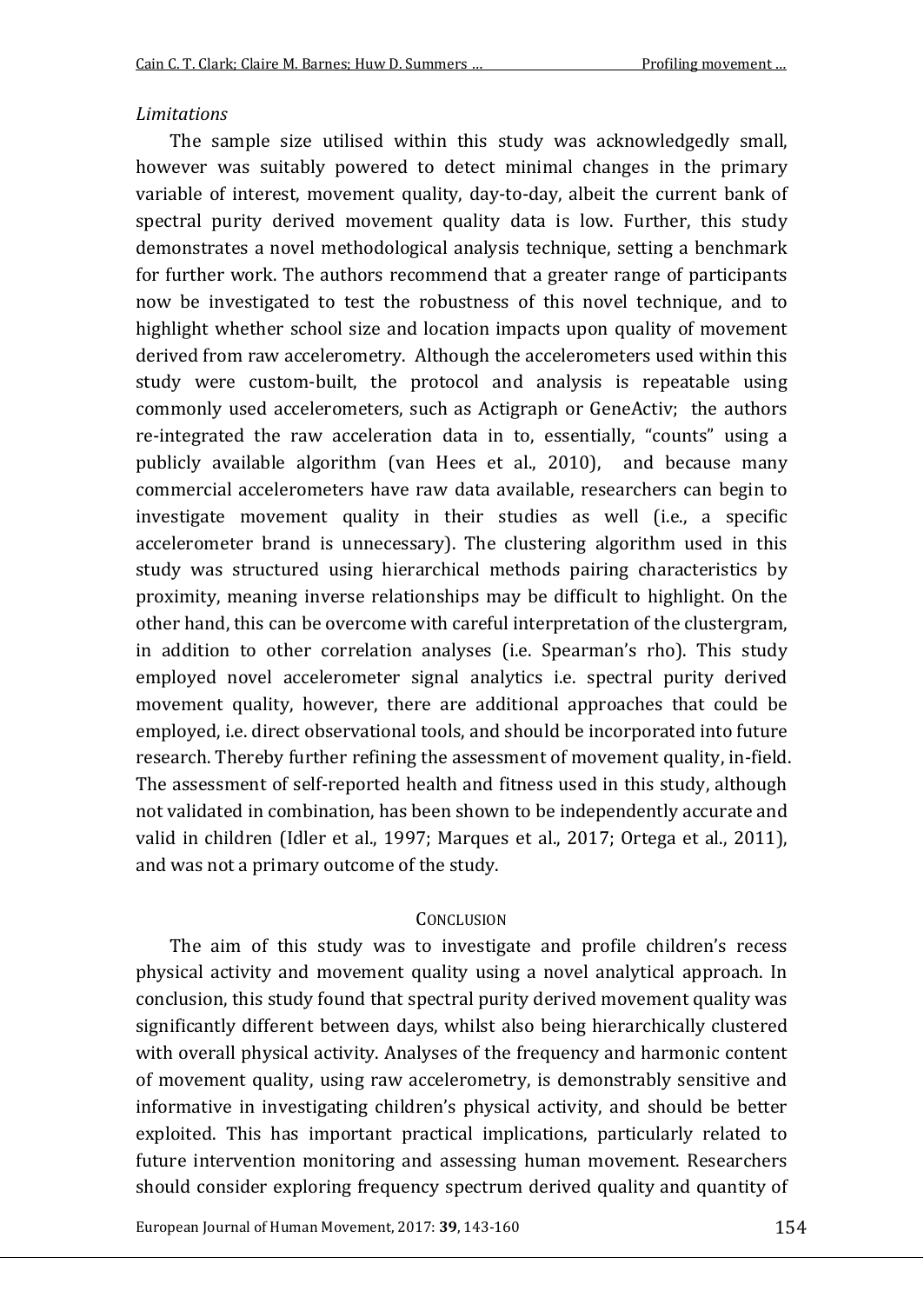movement to further assess physical activity interventions, at a group and individual level. Further research should seek to better quantify and qualify physical activity in contextualised settings to enhance our understanding of specific movement and ambulation patterns, with emphasis on development through the ages and the utility of novel analytics.

## **ACKNOWLEDGMENTS**

The authors wish to acknowledge and thank the parents, teachers and children who were involved in the study. This research received no specific grant from any funding agency in the public, commercial or not-for-profit sectors. There are no conflicts of interest.

## **REFERENCES**

- Aziz, O., Park, E. J., Mori, G., & Robinovitch, S. N. (2014). Distinguishing the causes of falls in humans using an array of wearable tri-axial accelerometers. *Gait Posture, 39*(1), 506-512. doi: 10.1016/j.gaitpost.2013.08.034
- Aziz, O., & Robinovitch, S. N. (2011). An analysis of the accuracy of wearable sensors for classifying the causes of falls in humans. *IEEE Trans Neural Syst Rehabil Eng, 19*(6), 670-676. doi: 10.1109/TNSRE.2011.2162250
- Barnes, C. M., Clark, C. C., Holton, M. D., Stratton, G., & Summers, H. D. (2016). Quantitative Time-Profiling of Children's Activity and Motion. *Med Sci Sports Exerc*. doi: 10.1249/MSS.0000000000001085
- Bellanca, J. L., Lowry, K. A., Vanswearingen, J. M., Brach, J. S., & Redfern, M. S. (2013). Harmonic ratios: a quantification of step to step symmetry. *J Biomech, 46*(4), 828-831. doi: 10.1016/j.jbiomech.2012.12.008
- Blair, S. N., Kohl, H. W., Gordon, N. F., & Paffenbarger, R. S., Jr. (1992). How much physical activity is good for health? *Annu Rev Public Health, 13*, 99-126. doi: 10.1146/annurev.pu.13.050192.000531
- Bonomi, A. G. (2013). Towards valid estimates of activity energy expenditure using an accelerometer: searching for a proper analytical strategy and big data. *J Appl Physiol (1985)*. doi: 10.1152/japplphysiol.01028.2013
- Bonomi, A. G., Goris, A. H., Yin, B., & Westerterp, K. R. (2009a). Detection of type, duration, and intensity of physical activity using an accelerometer. *Med Sci Sports Exerc, 41*(9), 1770-1777. doi: 10.1249/MSS.0b013e3181a24536
- Bonomi, A. G., Plasqui, G., Goris, A. H., & Westerterp, K. R. (2009b). Improving assessment of daily energy expenditure by identifying types of physical activity with a single accelerometer. *J Appl Physiol (1985), 107*(3), 655-661. doi: 10.1152/japplphysiol.00150.2009
- Bonomi, A. G., Plasqui, G., Goris, A. H., & Westerterp, K. R. (2012). Aspects of activity behavior as a determinant of the physical activity level. *Scand J Med Sci Sports, 22*(1), 139-145. doi: 10.1111/j.1600-0838.2010.01130.x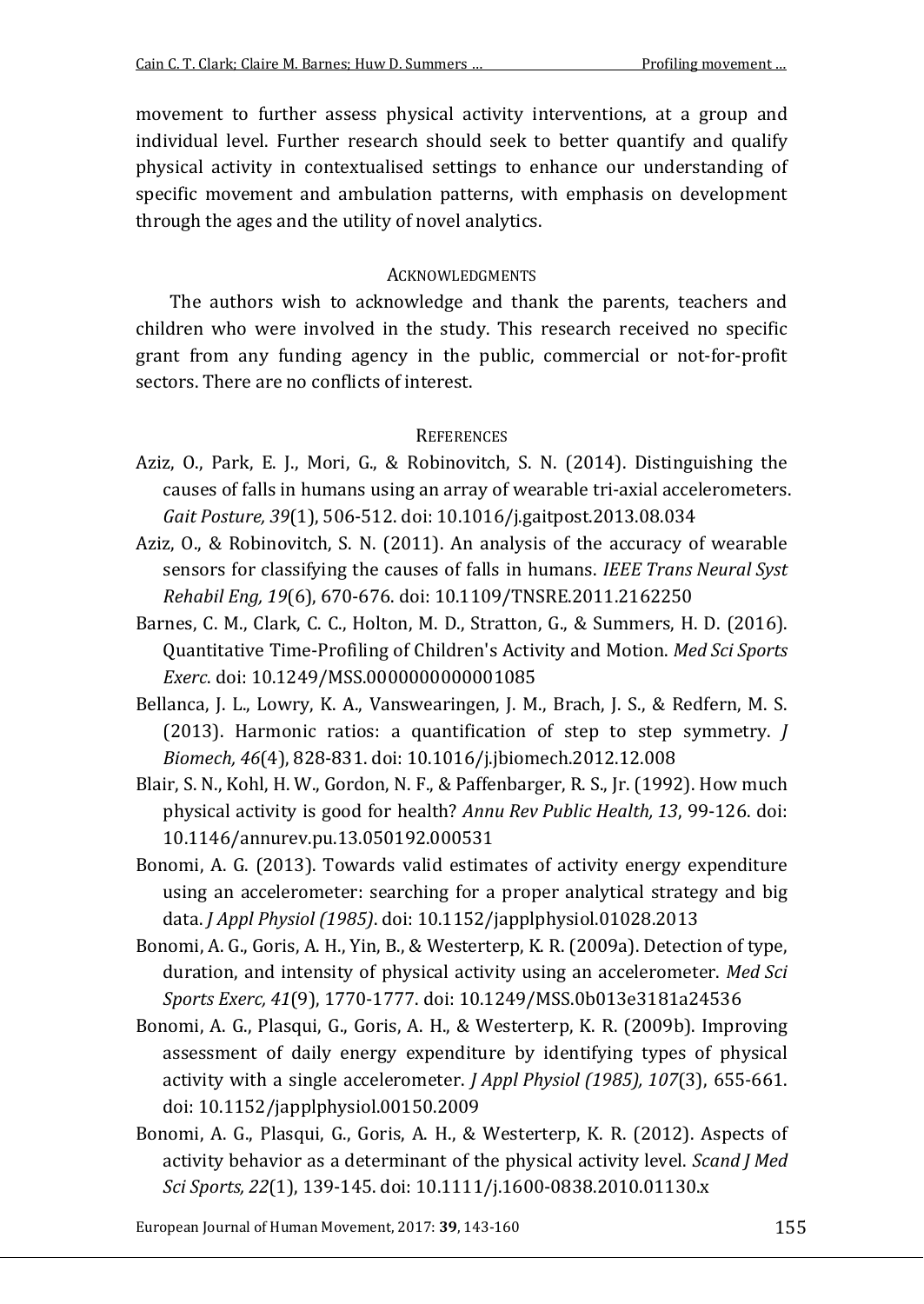- Brach, J. S., McGurl, D., Wert, D., Vanswearingen, J. M., Perera, S., Cham, R., & Studenski, S. (2011). Validation of a measure of smoothness of walking. *J Gerontol A Biol Sci Med Sci, 66*(1), 136-141. doi: 10.1093/gerona/glq170
- Brusseau, T., Kulinna, P. H., Kloeppel, T., & Ferry, M. (2012). Seasonal variation of American Indian children's school-day physical activity *Biomedical Human Kinetics, 4*, 82-87
- Cai, L. L., Fong, A. J., Otoshi, C. K., Liang, Y., Burdick, J. W., Roy, R. R., & Edgerton, V. R. (2006). Implications of assist-as-needed robotic step training after a complete spinal cord injury on intrinsic strategies of motor learning. *J Neurosci, 26*(41), 10564-10568. doi: 10.1523/JNEUROSCI.2266-06.2006
- Centers for Disease, C., & Prevention. (2003). Physical activity levels among children aged 9-13 years--United States, 2002. *MMWR Morb Mortal Wkly Rep, 52*(33), 785-788
- Clark, C. C., Barnes, C. M., Stratton, G., McNarry, M. A., Mackintosh, K. A., & Summers, H. D. (2016a). A Review of Emerging Analytical Techniques for Objective Physical Activity Measurement in Humans. *Sports Med*. doi: 10.1007/s40279-016-0585-y
- Clark, C. C. T. (2017). Profiling movement and gait quality using accelerometry in children's physical activity: consider quality, not just quantity. *Br J Sports Med*. doi: 10.1136/bjsports-2017-098204
- Clark, C. C. T., Barnes, C. M., Holton, M. D., Summers, H. D., & Stratton, G. (2016b). Profiling movement quality and gait characteristics according to body-mass index in children (9–11 y). *Human Movement Science, 49*, 291-300. doi: http://dx.doi.org/10.1016/j.humov.2016.08.003
- Clark, C. C. T., Barnes, C. M., Holton, M. D., Summers, H. D., & Stratton, G. (2016c). SlamTracker Accuracy under Static and Controlled Movement Conditions. *Sport Science Review, 25*(5-6), 321-344
- Clark, C. C. T., Barnes, C. M., Mackintosh, K. A., Summers, H., & Stratton, G. (2015). Quantitative, multiscale profiling of Motion and Activity in Children *20th Annual Conference of the European College of Sport Science*. Malmo, Sweden.
- Clark, C. C. T., Barnes, C. M., Swindell, N. J., Holton, M. D., Bingham, D. D., Collings, P. J., Stratton, G. (2017). Profiling Movement and Gait Quality Characteristics in Pre-School Children. *J Mot Behav*, 1-9. doi: 10.1080/00222895.2017.1375454
- Cole, T. J., & Lobstein, T. (2012). Extended international (IOTF) body mass index cut-offs for thinness, overweight and obesity. *Pediatr Obes, 7*(4), 284-294. doi: 10.1111/j.2047-6310.2012.00064.x
- De Meester, F., Van Dyck, D., De Bourdeaudhuij, I., Deforche, B., & Cardon, G. (2013). Do psychosocial factors moderate the association between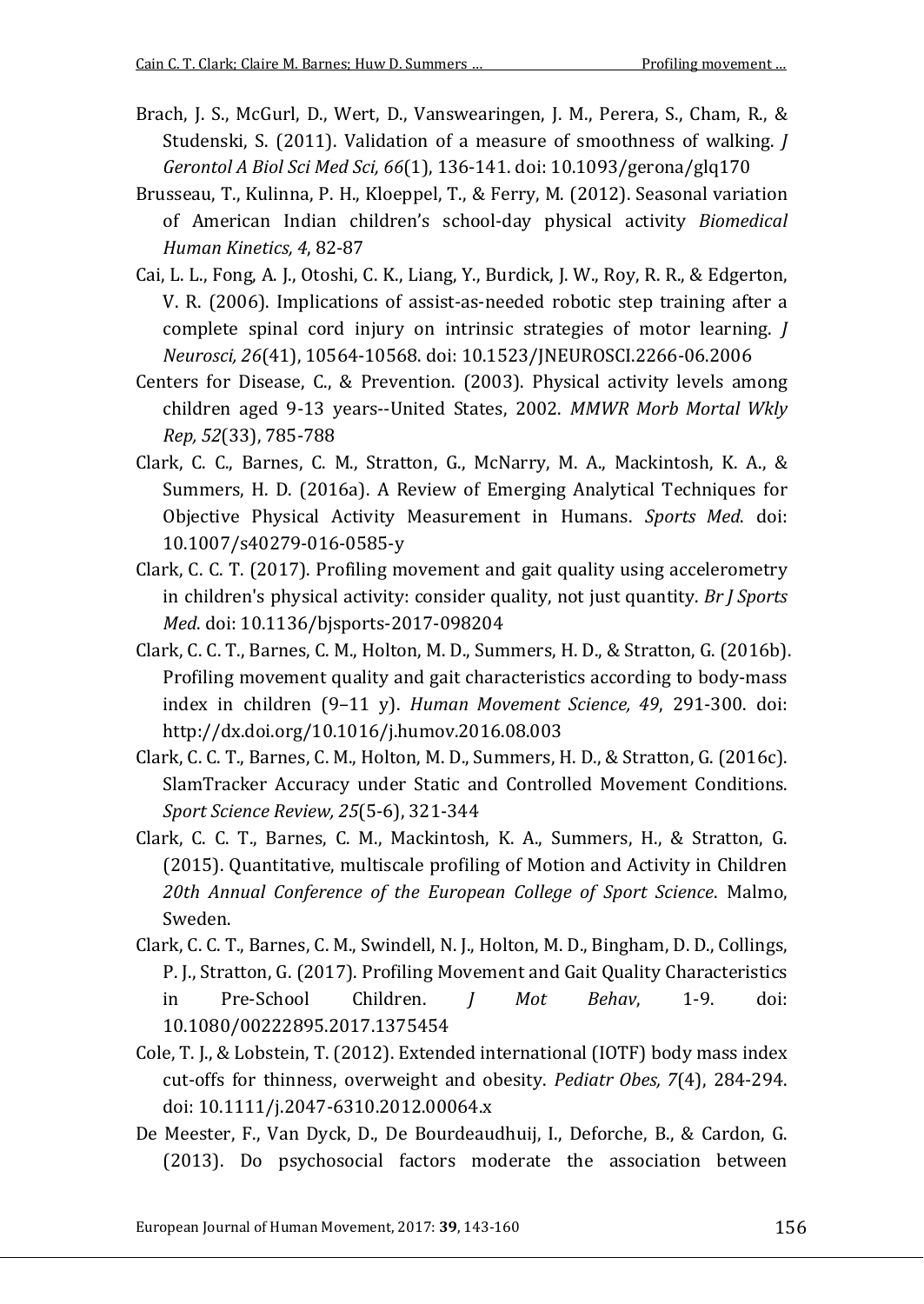neighborhood walkability and adolescents' physical activity? *Soc Sci Med, 81*, 1-9. doi: 10.1016/j.socscimed.2013.01.013

- Erwin, H. E., Ickes, M., Ahn, S., & Fedewa, A. (2014). Impact of Recess Interventions on Children's Physical Activity-A Meta-Analysis. *Am J Health Promot, 28*(3), 159-167. doi: 10.4278/ajhp.120926-LIT-470
- Fairclough, S. J., Beighle, A., Erwin, H., & Ridgers, N. D. (2012). School day segmented physical activity patterns of high and low active children. *BMC Public Health, 12*, 406. doi: 10.1186/1471-2458-12-406
- Gage, H. (1964). Accelerographic analysis of human gait. *The American Society of Mechanical Engineers, 64-WA/HUF-8*, 1-12

Gibbons, J. D., & Chakraborti, S. (2011). *Nonparametric statisical inference* (5th ed.). Boca Raton, FL: Chapman & Hall/CRC press, Taylor & Francis group.

- Hinkley, T., Crawford, D., Salmon, J., Okely, A. D., & Hesketh, K. (2008). Preschool children and physical activity: a review of correlates. *Am J Prev Med, 34*(5), 435-441. doi: 10.1016/j.amepre.2008.02.001
- Hinkley, T., Salmon, J., Okely, A. D., & Trost, S. G. (2010). Correlates of sedentary behaviours in preschool children: a review. *Int J Behav Nutr Phys Act, 7*, 66. doi: 10.1186/1479-5868-7-66
- Idler, E. L., & Benyamini, Y. (1997). Self-rated health and mortality: a review of twenty-seven community studies. *J Health Soc Behav, 38*(1), 21-37
- Jago, R., Watson, K., Baranowski, T., Zakeri, I., Yoo, S., Baranowski, J., & Conry, K. (2006). Pedometer reliability, validity and daily activity targets among 10 to 15-year-old boys. *J Sports Sci, 24*(3), 241-251. doi: 10.1080/02640410500141661
- Kangas, M., Korpelainen, R., Vikman, I., Nyberg, L., & Jamsa, T. (2015). Sensitivity and false alarm rate of a fall sensor in long-term fall detection in the elderly. *Gerontology, 61*(1), 61-68. doi: 10.1159/000362720
- Leonard, S. T., & Droege, M. (2008). The uses and benefits of cluster analysis in pharmacy research. *Res Social Adm Pharm, 4*(1), 1-11. doi: 10.1016/j.sapharm.2007.02.001
- Liu, S., Gao, R. X., John, D., Staudenmayer, J. W., & Freedson, P. S. (2012). Multisensor data fusion for physical activity assessment. *IEEE Trans Biomed Eng, 59*(3), 687-696. doi: 10.1109/TBME.2011.2178070
- Lohmann, T. G., Roche, A. F., & Martorell, R. (1988). *Anthropometric Standardization Reference Manual*. Champaign, IL: Human Kinetics.
- Mannini, A., Intille, S. S., Rosenberger, M., Sabatini, A. M., & Haskell, W. (2013). Activity recognition using a single accelerometer placed at the wrist or ankle. *Med Sci Sports Exerc, 45*(11), 2193-2203. doi: 10.1249/MSS.0b013e31829736d6
- Marques, A., Mota, J., Gaspar, T., & Gaspar de Matos, M. (2017). Associations between self-reported fitness and self-rated health, lifesatisfaction and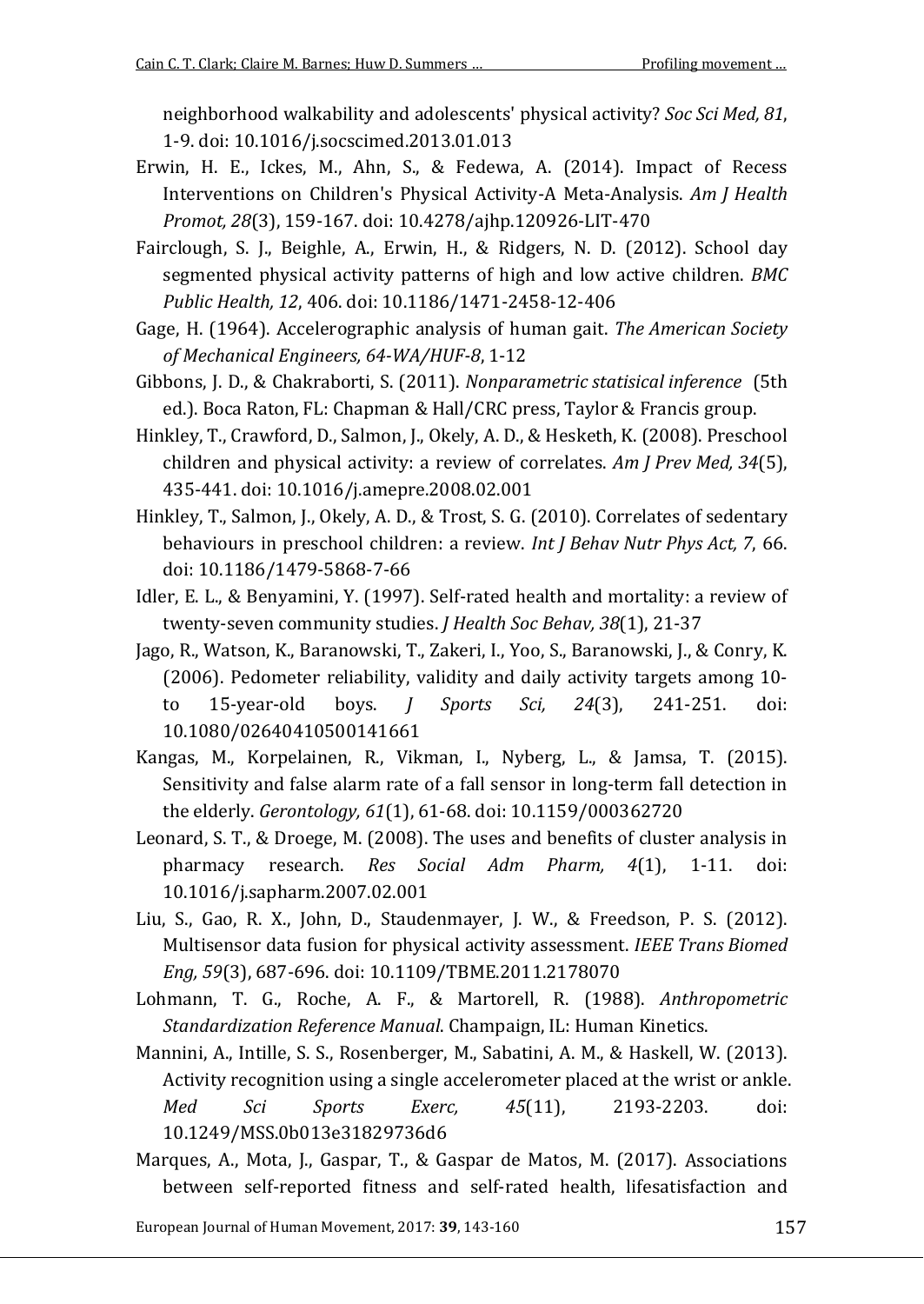health-related quality of life among adolescents. *Journal of Exercise Science & Fitness, 15*, 8-11

- Metcalf, B., Henley, W., & Wilkin, T. (2013). Republished research: effectiveness of intervention on physical activity of children: systematic review and metaanalysis of controlled trials with objectively measured outcomes (EarlyBird 54). *Br J Sports Med, 47*(4), 226. doi: 10.1136/bjsports-2013-e5888rep
- Myer, G. D., Faigenbaum, A. D., Edwards, N. M., Clark, J. F., Best, T. M., & Sallis, R. E. (2015). Sixty minutes of what? A developing brain perspective for activating children with an integrative exercise approach. *Br J Sports Med, 49*(23), 1510-1516. doi: 10.1136/bjsports-2014-093661
- Ortega, F. B., Ruiz, J. R., Espana-Romero, V., Vicente-Rodriguez, G., Martinez-Gomez, D., Manios, Y., . . . group, H. s. (2011). The International Fitness Scale (IFIS): usefulness of self-reported fitness in youth. *Int J Epidemiol, 40*(3), 701-711. doi: 10.1093/ije/dyr039
- Parrish, A. M., Okely, A. D., Stanley, R. M., & Ridgers, N. D. (2013). The effect of school recess interventions on physical activity : a systematic review. *Sports Med, 43*(4), 287-299. doi: 10.1007/s40279-013-0024-2
- Peterson, D. F., Degenhardt, B. F., & Smith, C. M. (2003). Correlation between prior exercise and present health and fitness status of entering medical students. *J Am Osteopath Assoc, 103*(8), 361-366
- Ridgers, N. D., Salmon, J., Parrish, A. M., Stanley, R. M., & Okely, A. D. (2012). Physical activity during school recess: a systematic review. *Am J Prev Med, 43*(3), 320-328. doi: 10.1016/j.amepre.2012.05.019
- Ridgers, N. D., Stratton, G., Clark, E., Fairclough, S. J., & Richardson, D. J. (2006). Day-to-day and seasonal variability of physical activity during school recess. *Prev Med, 42*(5), 372-374. doi: 10.1016/j.ypmed.2006.01.017
- Rosano, C., Brach, J., Studenski, S., Longstreth, W. T., Jr., & Newman, A. B. (2007). Gait variability is associated with subclinical brain vascular abnormalities in high-functioning older adults. *Neuroepidemiology, 29*(3-4), 193-200. doi: 10.1159/000111582
- RWJF. (2007). *Robert Wood Johnson Foundation. Recess Rules - Why the undervalued playtime may be America's best investment for healthy kids and healthy schools*.

http://www.rwjf.org/files/research/sports4kidsrecessreport.pdf.

- Saracli, S., Dogan, N., & Dogan, I. (2013). Comparison of hierarchical cluster analysis methods by cophenetic correlation. *Journal of Inequalities and Applications, 203*, 1-8
- Schonlau, M. (2002). The Clustergram: A graph for visualizing hierarchical and non-hierarchical cluster analyses. *The Stata Journal 3*, 316-327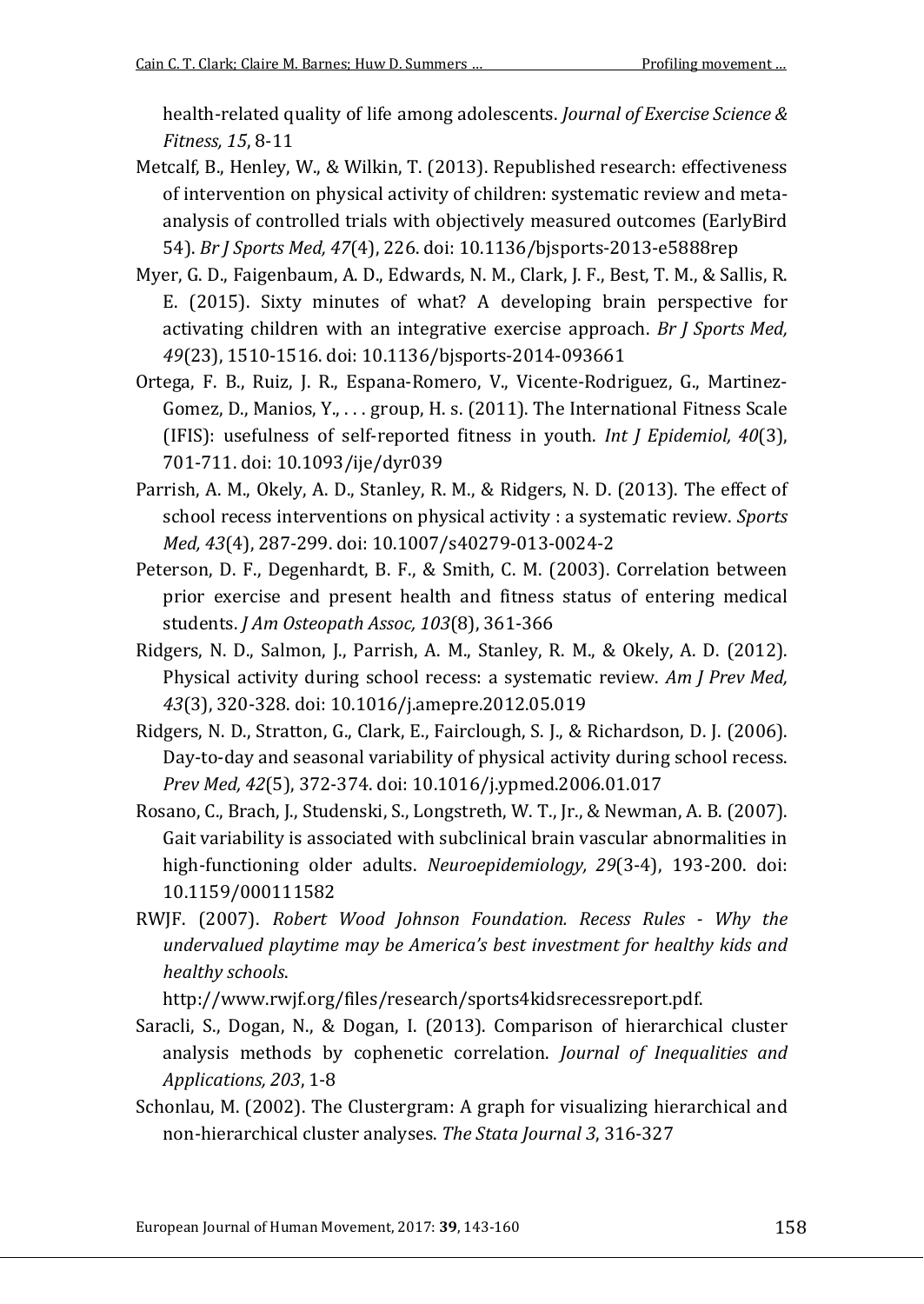- Seabra, A. C., Maia, J., Seabra, A., Welk, G., Brustad, R., & Fonseca, A. M. (2012). Evaluating the Youth Physical Activity Promotion Model among Portuguese Elementary Schoolchildren. *J Phys Act Health*
- Smidt, G. L., Arora, J. S., & Johnston, R. C. (1971). Accelerographic analysis of several types of walking. *Am J Phys Med, 50*(6), 285-300
- Sokal, R. R., & Rohlf, J. (1962). The comparison of dendrograms by objective methods. *Taxon, 11*, 33-40
- Stergiou, N., & Decker, L. M. (2011). Human movement variability, nonlinear dynamics, and pathology: is there a connection? *Hum Mov Sci, 30*(5), 869- 888. doi: 10.1016/j.humov.2011.06.002
- Stratton, G., Ridgers, N. D., Fairclough, S. J., & Richardson, D. J. (2007). Physical activity levels of normal-weight and overweight girls and boys during primary school recess. *Obesity (Silver Spring), 15*(6), 1513-1519. doi: 10.1038/oby.2007.179
- Strong, W. B., Malina, R. M., Blimkie, C. J., Daniels, S. R., Dishman, R. K., Gutin, B., . . . Trudeau, F. (2005). Evidence based physical activity for school-age youth. *J Pediatr, 146*(6), 732-737. doi: 10.1016/j.jpeds.2005.01.055
- Telama, R., Yang, X., Leskinen, E., Kankaanpaa, A., Hirvensalo, M., Tammelin, T., . . . Raitakari, O. T. (2013). Tracking of Physical Activity from Early Childhood through Youth into Adulthood. *Med Sci Sports Exerc*. doi: 10.1249/MSS.0000000000000181
- Tonkin, J. A., Rees, P., Brown, M. R., Errington, R. J., Smith, P. J., Chappell, S. C., & Summers, H. D. (2012). Automated Cell Identification and Tracking Using Nanoparticle Moving-Light-Displays. *Plos One, 7*(7). doi: ARTN e40835 DOI 10.1371/journal.pone.0040835
- Van Der Horst, K., Paw, M. J., Twisk, J. W., & Van Mechelen, W. (2007). A brief review on correlates of physical activity and sedentariness in youth. *Med Sci Sports Exerc, 39*(8), 1241-1250. doi: 10.1249/mss.0b013e318059bf35
- van Hees, V., Pias, M., Taherian, S., Ekelund, U., & Brage, S. (2010). A method to compare new and traditional accelerometry data in physical activity monitoring *IEEE International Symposium A World Wireless, Mobile Multimedia Network*.
- van Sluijs, E. M., Kriemler, S., & McMinn, A. M. (2011). The effect of community and family interventions on young people's physical activity levels: a review of reviews and updated systematic review. *Br J Sports Med, 45*(11), 914-922. doi: 10.1136/bjsports-2011-090187
- Wilson, R. P., Shepard, E. L., & Liebsch, N. (2007). Prying into the intimate details of animal lives: Use of a daily diary on animals. *Endangered Species Research, 3*. doi: 10.3354/esr00064
- Wilson, R. P., White, C. R., Quintana, F., Halsey, L. G., Liebsch, N., Martin, G. R., & Butler, P. J. (2006). Moving towards acceleration for estimates of activity-